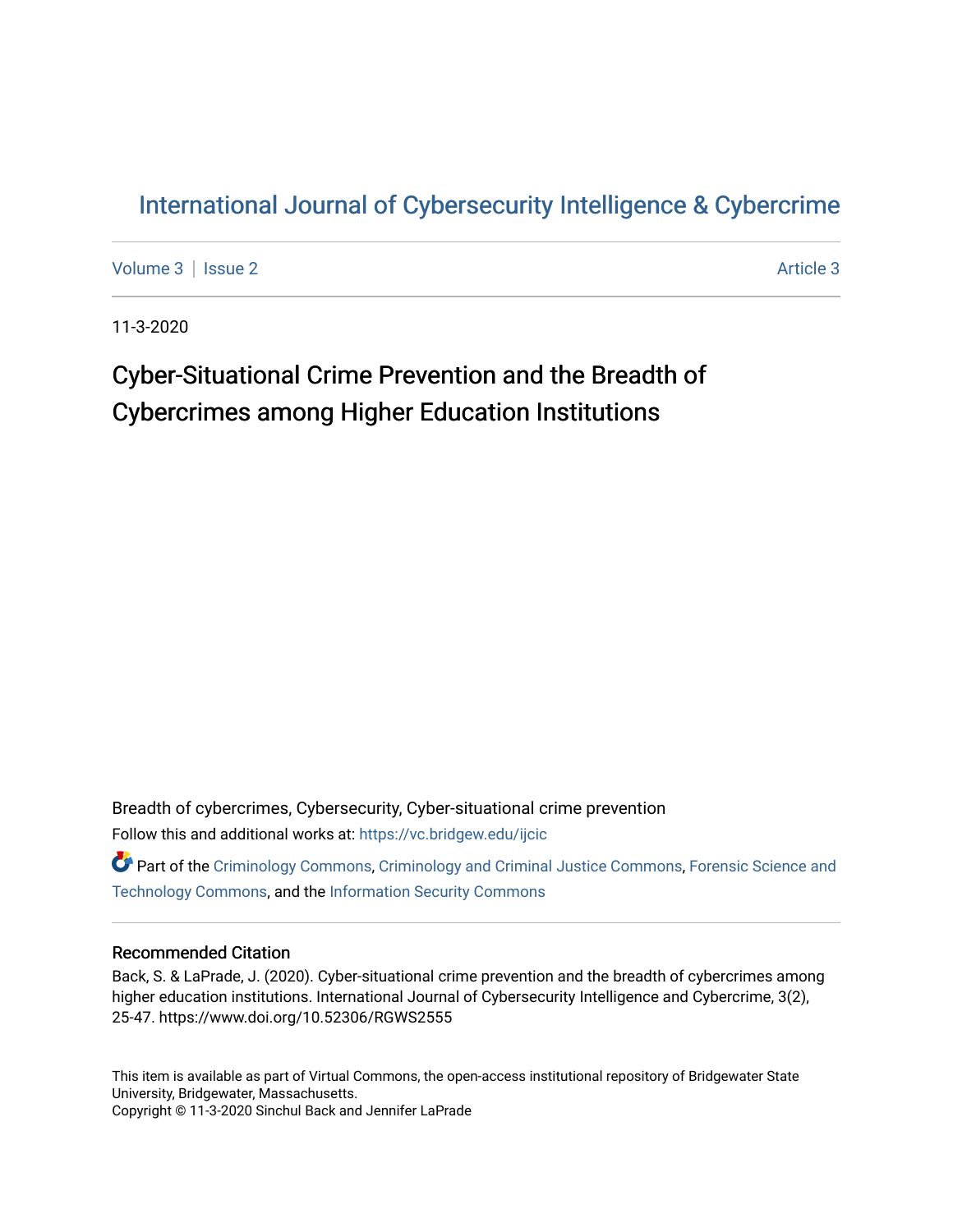# **Cyber-Situational Crime Prevention and the Breadth of Cybercrimes among Higher Education Institutions**

Sinchul Back, PhD, The University of Scranton, U.S.A Jennifer LaPrade\*, Missouri State University, U.S.A

*Keywords; Breadth of cybercrimes, Cybersecurity, Cyber-situational crime prevention*

#### Abstract:

Academic institutions house enormous amounts of critical information from social security numbers of students to proprietary research data. Thus, maintaining up to date cybersecurity practices to protect academic institutions' information and facilities against cyber-perpetrators has become a top priority. The purpose of this study is to assess common cybersecurity measures through a situational crime prevention (SCP) theoretical framework. Using a national data set of academic institutions in the United States, this study investigates the link between common cybersecurity measures, crime prevention activities, and cybercrimes. By focusing on the conceptualization of cybersecurity measures as SCP techniques, this study also offers the SCP approach as a framework by which universities can seek to reduce incidents of cybercrime through the design, maintenance, and use of the built environment in the digital realm. Implications for theory, research and practice are discussed.

#### Introduction

 The digital realm, or the connections between devices and the internet, is becoming increasingly important to modern society. From the growing significance of mobile devices to the availability of laptops and other small and portable devices, people are becoming ever-more connected to each other and reliant on the internet to conduct their daily activities. Specifically, within the context of the United States, the information era and competitive technological advances transitioned almost every aspect of U.S. society into a digital one. For example, food and water systems, health systems and emergency services, educational institutions, and banking and finance institutions are all heavily reliant on information systems and the internet to provide connectivity between critical infrastructure systems (Lewis, 2006; Skopik, Bleier, & Fiedler, 2012).

Email: [jlaprade@missouristate.edu](mailto:jlaprade@missouristate.edu)

©2020 IJCIC 2578-3289/2020/09

<sup>∗</sup> Corresponding author

Jennifer LaPrade, Ph.D., Department of Criminology and Criminal Justice, Missouri State University, 901 S. National Ave., Springfield, MO, 65897, U.S.A.

Reproduction, posting, transmission or other distribution or use of the article or any material therein, in any medium as permitted by written agreement of the International Journal of Cybersecurity Intelligence and Cybercrime, requires credit to the Journal as follows: "This Article originally appeared in International Journal of Cybersecurity Intelligence and Cybercrime (IJCIC), 2020 Vol. 3, Iss. 2, pp. 25-47" and notify the Journal of such publication.

International Journal of Cybersecurity Intelligence and Cybercrime, Vol. 3, Iss. 2, Page.25-47, Publication date: September 2020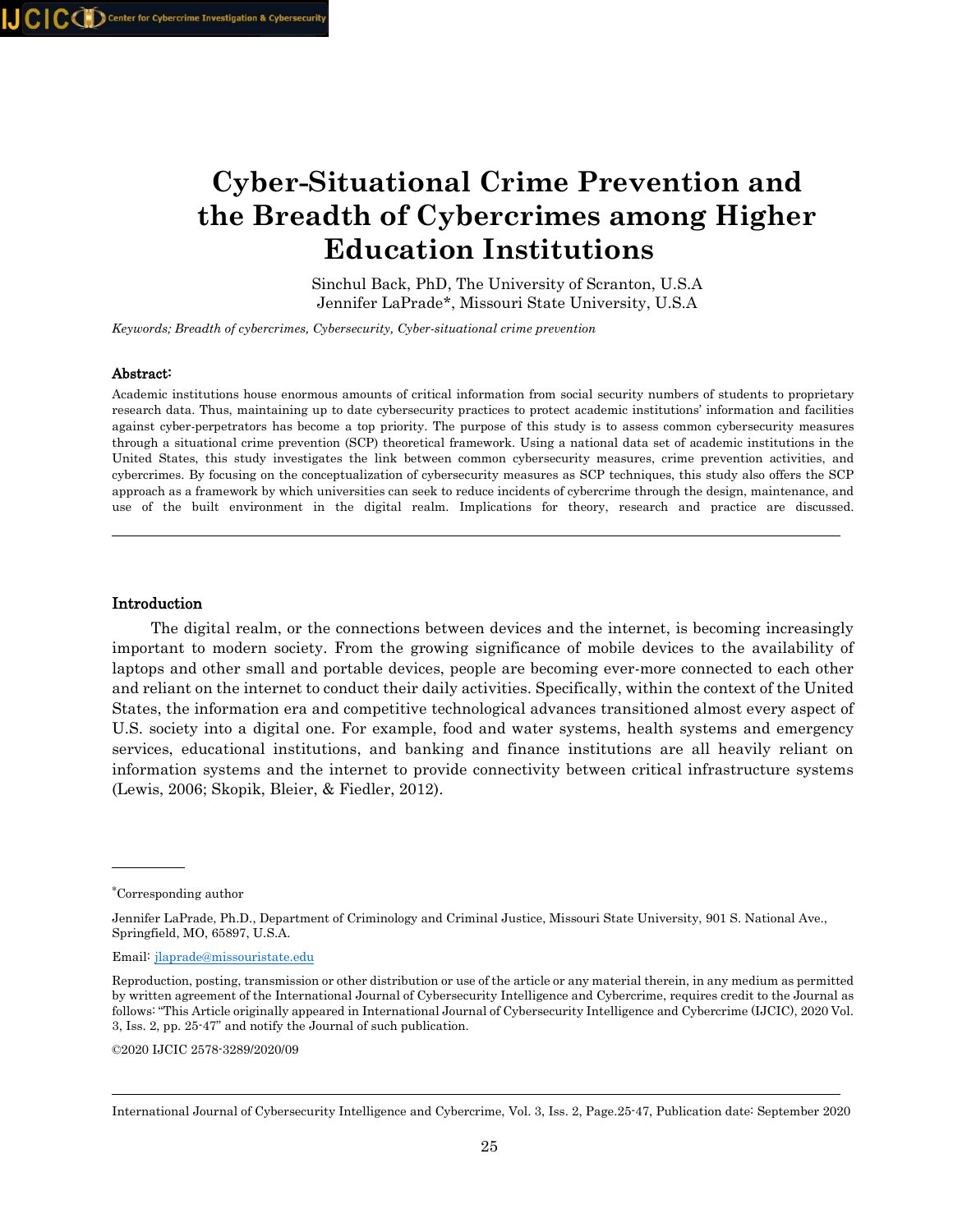While such advances have made some aspects of life easier, it also creates a vulnerability to cyber threats that can threaten national security and economic vitality (Ten, Manimaran, & Liu, 2010). Additionally, major security incidents on cyber systems can cause substantial impacts to critical infrastructure. According to the U.S. Industrial Control System Cyber Emergency Response Team, if a cyberattack shuts down parts of the United States' critical infrastructure, it could cost approximately \$1 trillion to the U.S. economy (Cohn, 2015).

 One aspect of America's critical infrastructure that is particularly susceptible to cyberattacks are academic institutions. In this regard, academic institutions possess and use enormous amounts of critical information for faculty members, students, and third parties in order to implement their educational and research programs and operate their facilities. Considerable confidential information exists within many academic institutions since they cooperate with public and private sectors to conduct significant research projects for national security and economic systems. Recently, nine Iranian statesponsored hackers were charged with conducting a massive theft of intellectual property and data – from 144 U.S. universities and 176 universities across 21 foreign countries, and U.S. government entities – which resulted in damages of approximately \$3.4 billion USD (The United States Department of Justice [US DOJ], 2018). Given the magnitude of such attacks, designing effective cybersecurity systems to protect academic institutions' information and facilities against cyber-perpetrators is now a primary concern for both academic institutions and the nation as a whole.

 Nevertheless, few theoretically informed studies have been conducted on the types of cybercrime commonly experienced among academic institutions. Further, questions remain about whether existing cybersecurity systems are appropriately implemented to protect their assets, and to what extent various security provisions are commonly used. Therefore, in order to fill these gaps, the purpose of this study is (1) to explore the use of cybersecurity measures by U.S. academic institutions through an application of the situational crime prevention (SCP) framework and (2) to diagnose the application of cyber-SCP techniques on coping with cybercrime among U.S. academic institutions. Drawing from SCP theory, the present study focuses on the conceptualization of cyber security measures as SCP techniques and empirically explores their use in the protection of U.S. academic institutions against cybercrimes. In particular, this study seeks to explore the associations between cyber-SCP activities and various cybercrime outcomes through a series of bivariate models, as well as examine whether there are links between the breadth of cybercrime types and the use of various cyber-SCP techniques through a series of multivariate models. While other studies have explored the potential connection theoretically, this is one of the first studies to empirically test the association between the SCP framework and cybercrime, making a significant contribution to the literature.

 To answer these questions, this study is arranged as follows. In the first section, this study will review the background of research pertaining to cybercrime, cybersecurity, and situational crime prevention. In the second section, this study will outline the methodology and describe the results of the analyses. Lastly, the findings, policy implications, and limitations of the study will be discussed.

International Journal of Cybersecurity Intelligence and Cybercrime, Vol. 3, Iss. 2, Page.25-47, Publication date: September 2020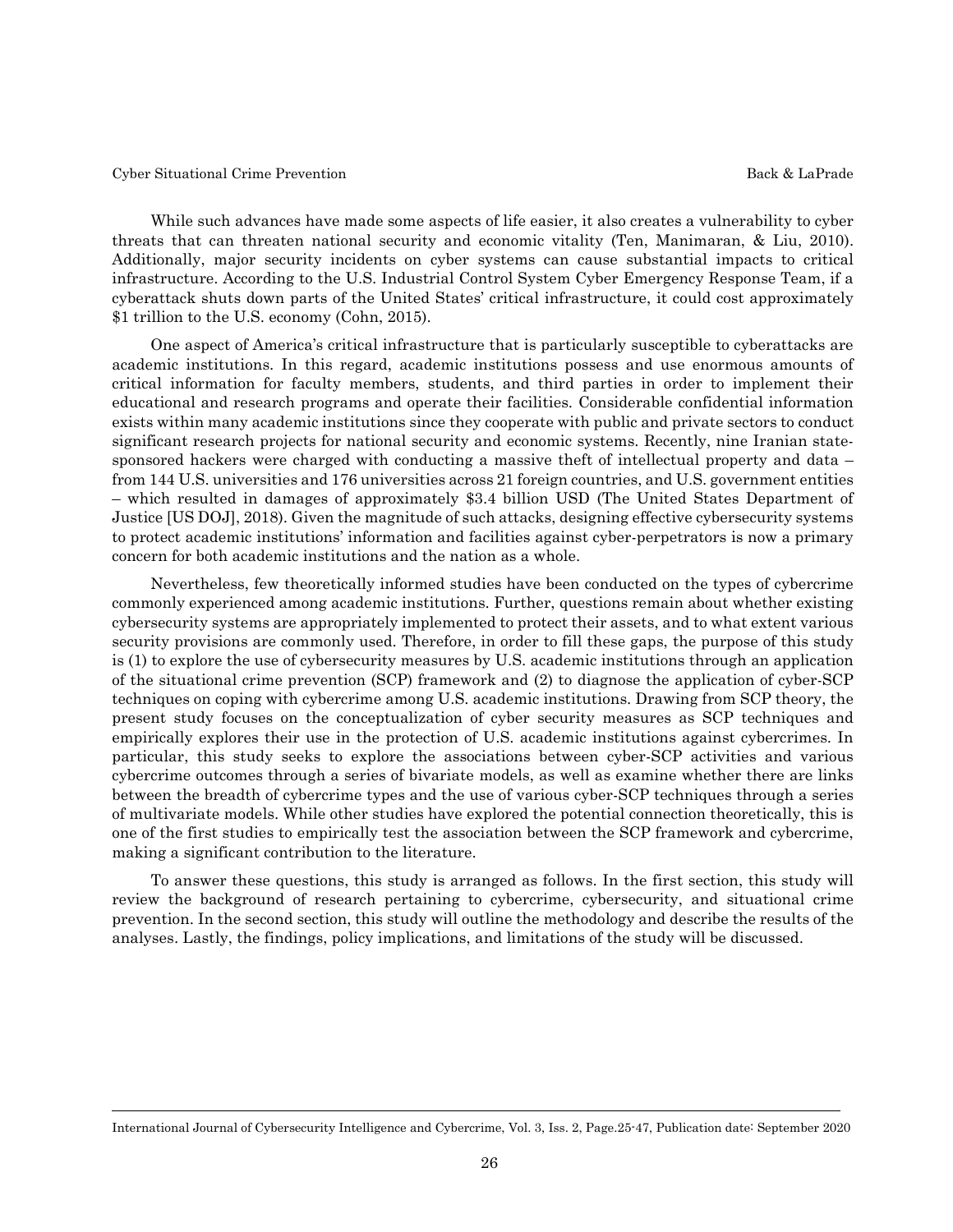#### Background

#### Cybercrime and Cybersecurity

 Based on the U.S. Computer Fraud and Abuse Act (1984) and the U.K. Computer Abuse Act (1990), cybercrime is defined as a criminal act that harms the reputation of the victim, causes physical or mental harm, or commits extortion to the victim directly or indirectly through using networks, computers, and mobile phones (Casey, Blitz, & Steuart, 2004; Choi, 2015; Thomas & Loader, 2000). In response to cybercrime, the main goals of cybersecurity systems include maintaining privacy, preserving data integrity, authenticating approved users of network resources, and enabling authorized users to connect securely to internal networks (Holden 2003). Figure 1 depicts the structure of common cybersecurity technologies.

 To date, research on cybercrime prevention (cybersecurity) is limited and has been largely examined empirically by applying routine activities theory (e.g., Cohen & Felson, 1979; Choi, 2008; Bossler & Holt, 2009; Leukfeldt & Yar, 2016; Wilsem, 2011, 2013). Interestingly, these studies found mixed results. For example, Choi (2008) found that technical capable guardianship (e.g., anti-virus, antispyware) was associated with cybercrime victimization, whereas Bossler and Holt (2009), Leukfeldt and Yar (2016), and Marcum and associates (2010) found that technical capable guardianship was not related to cybercrime victimization. Along with the aforementioned studies, Testa and associates (2017) assessed the effects of situational deterring cues on cyber-trespassers' online behaviors. Testa et al. (2017) found that although the use of sanctioned threats in an attacked computer system is effective in mitigating the deviant activities of cybercriminals with a basic level of computer hacking skills, this strategy is ineffective in deterring cybercriminals who take over a stakeholder's network with high criminal efficacy (i.e., abusing administrative privileges).



Figure 1. Diagram of Cybersecurity System Structure

Source. – Adapted from Ferrari (2005), Holden (2003), Stallings (2003).

International Journal of Cybersecurity Intelligence and Cybercrime, Vol. 3, Iss. 2, Page.25-47, Publication date: September 2020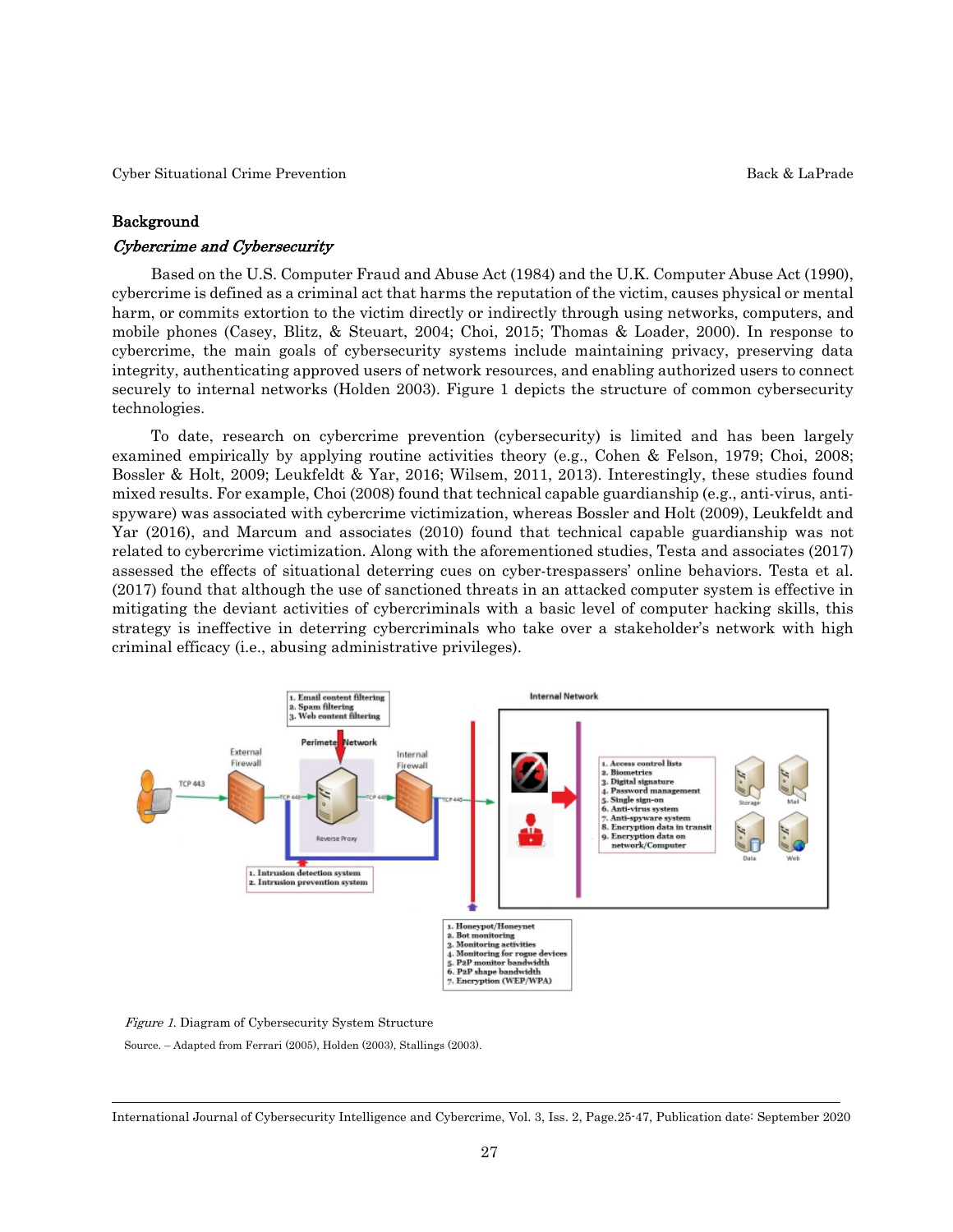In contrast, few studies in the criminological literature have utilized SCP theory to explain the effectiveness of cybercrime prevention. For example, Beebe and Rao (2005), and Hinduja and Kooi (2013) suggest that SCP theory could be useful to improve cybersecurity effectiveness by diminishing the perpetrator's expected rewards from the crime. Reyns (2010) concluded that SCP offers a critical framework to reduce criminal opportunities for cyberstalking. Also, Willison (2000; 2006) argued that situational crime prevention could explain the link between computer fraud opportunity and crime prevention. Unfortunately, the extant studies discussing the relevance of SCP theory were merely theoretical; these studies only conceptualized the framework and demonstrated that the concepts of SCP could be applied to the study of cybercrime and cybersecurity. Thus, the current study contributes to this literature by empirically examining the associations between cyber-SCP techniques and cybercrime incidents. Furthermore, there is an emerging body of literature that empirically explores cybervictimization among individuals (such as Wright & Li, 2013; Gini, Card, & Pozzoli, 2018), however, the literature examining cybervictimization among institutions is lacking.

#### Situational Crime Prevention

 The situational crime prevention approach suggests that crime can be prevented by environmental settings that directly and indirectly impact criminals' perceptions of efforts, risks, rewards, provocations, and excuses (Cornish & Clarke, 2003; Welsh & Farrington, 2004). In recent years, the contemporary interest in applying situational crime prevention theory in criminal justice systems has arisen largely from academics and policy makers in the United Kingdom and the United States (Welsh & Farrington, 2004).

 Clarke (1995; 1997), and Cornish and Clarke (2003) note that rational choice, routine activities, and crime pattern theories are found in situational crime prevention theory. First, rational choice theory (RCT) is grounded in the expected utility principle in which people will make rational choices based on the extent to which they anticipate their decisions to provide benefits and avoid losses. According to RCT, offenders will choose targets and determine the means to achieve their objectives in a manner that can be articulated (Cornish & Clarke, 2014). RCT provided a theoretical perspective to explain how SCP practices operate to prevent crime. Second, routine activity theory explains that crime events occur when three circumstances – motivated offender, suitable target, and the absence of capable guardian – converge (Cohen & Felson, 1979; Felson, 2017). In a related sense, the main proposition of RAT is that the more a person is motivated to commit a crime, the more the crime occurs when a suitable target exists and the formal/informal guardianships are absent (Akers, 2013; Cohen & Felson, 1979). RAT helps establish an SCP theoretical framework to explain how the roles of key actors, places, and suitable targets are related to the occurrence of the crime event. Third, according to crime pattern theory (CPT), criminals' routine movement patterns are associated with criminal behavior (Brantingham & Brantingham, 1993, 1995). For example, crime pattern theory explains that the distribution of offenders, targets, handlers, guardians, and managers over time and place are related to the patterns of crime events (Eck & Weisburd, 2015). Specifically, Eck and Weisburd (2015) contend that "interactions of offenders with their physical and social environment" impacts criminals' target selecting process. In this regard, the CPT theoretical framework has influenced SCP measures that are associated with explaining the clustering of crimes into hot spots (Brantingham & Brantingham, 1995; Smith & Clarke, 2012). In other words, the features of RCT, RAT, and CPT have assisted in the development of SCP classification schemes (Clarke, 1983, 1995, 1997; Clarke & Homel, 1997; Cornish & Clarke, 2003; Wortley, 2001, 2002).

International Journal of Cybersecurity Intelligence and Cybercrime, Vol. 3, Iss. 2, Page.25-47, Publication date: September 2020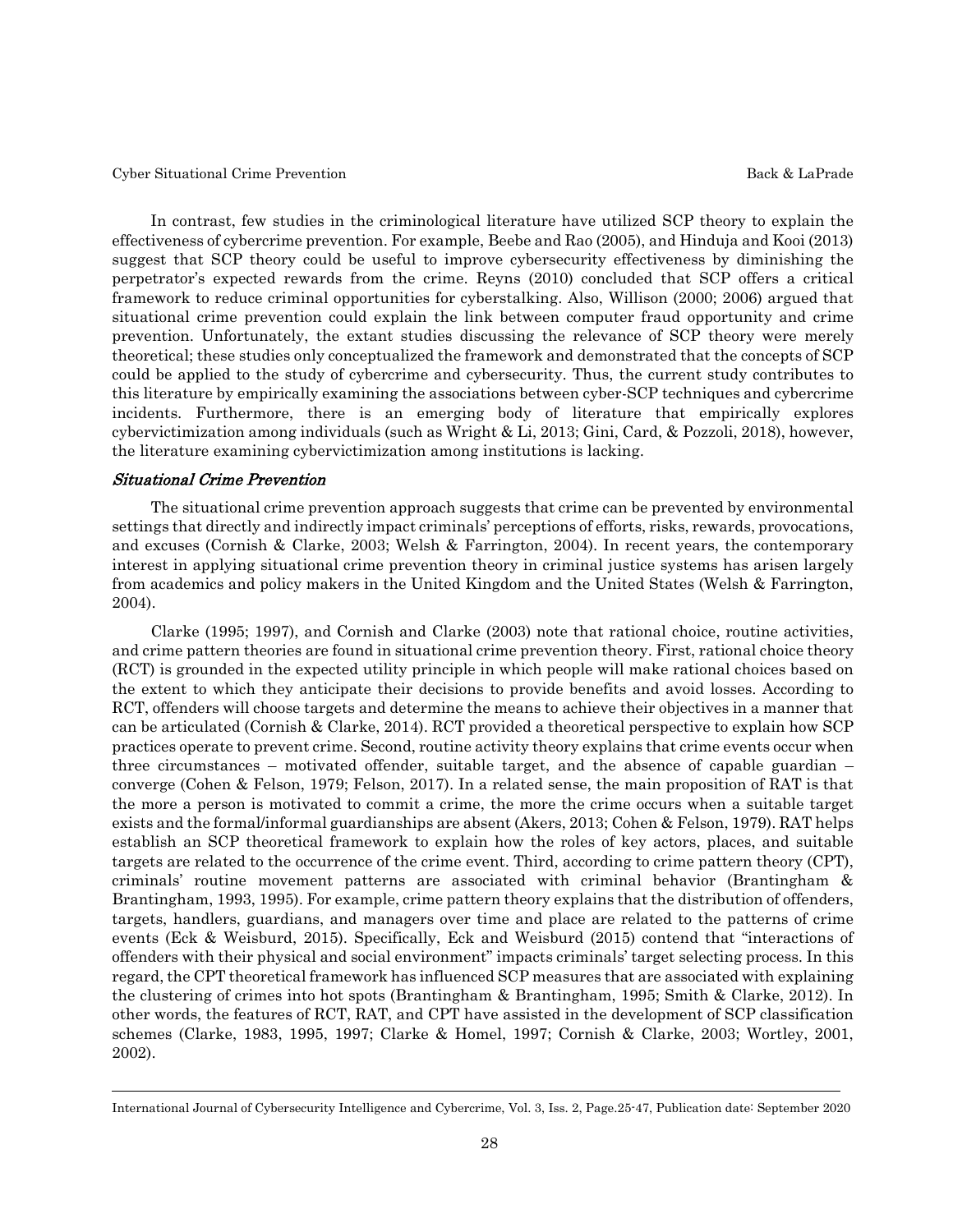Alongside these three theories, Clarke developed situational crime prevention (SCP) theory with 16 original opportunity-reducing techniques in 1980 (Clarke, 1980, 1983, 1997). Clarke defines "situational crime prevention as opportunity-reducing measures that: (1) are directed at highly specific forms of crime; (2) involve the management, design, or manipulation of the immediate environment in as systematic and permanent, a way as possible; (3) make crime more difficult and risky, or less rewarding and excusable as judged by a wide range of offenders" (Schneider, 2014, p. 45).

 Critics including Wortley (2001), however, argued that the existing classification needs to be revised with four types of precipitator – prompts, pressures, permissions, and provocations – in order to reflect the relative neglect of other situational forces for criminal decision making and situational prevention (Cornish & Clarke, 2003). In line with that criticism, Cornish and Clarke (2003) revised and proposed a classification of 25 SCP techniques (see Table 1). The SCP theory consists of five major categories: (1) increasing the effort of the offender by target hardening; (2) increasing the risks to the offender; (3) reducing the rewards to the offender; (4) removing people's excuses to commit crimes; (5) reducing the provocations of the offender (Cornish & Clarke, 2003; Schneider, 2014).

#### Cyber-Situational Crime Prevention

 As discussed above, SCP techniques can be extended to cyber settings to enhance cybercrime preventative framework. For example, automobiles with target hardening techniques (i.e., steering column locks) are less likely to be burglarized than those without its techniques (Schneider, 2014). In the virtual world, online users with cyber target hardening techniques (i.e., firewall systems) might be less likely to experience cyber-intrusions and unauthorized accesses. Firewall systems are hardware or software that 1) allows traffic for an established connection and 2) denies traffic for malicious packets containing false information so that it can protect a network from unauthorized access and malicious attacks (Holden, 2003). These examples provide support that situational crime prevention techniques cannot only be applied to reduce crime in the physical world but can also applied to reduce cybercrime. Specifically, higher education institutions can especially utilize situational crime prevention techniques to protect valuable and sensitive data with such tools such as firewalls, encryption, cybersecurity training of faculty, staff, and students, and strong password management systems.

 It must be noted that scholars now utilize the 25 SCP techniques to explain criminal offending and crime prevention in the physical world, whereas the original 16 SCP techniques are still mainly applied and perhaps most relevant to conducting research on cybercrimes and crime prevention in cyberspace. According to Hinduja and Kooi (2013) who provided an application of 16 SCP to information security, although the 25 SCP techniques contribute more to identifying methods that explain situational precipitators and opportunity contributors, many of these elements were irrelevant for preventing cybercrime incidents. Also, because of the available variables, the data set analyzed in this study is more apt to the 16 SCP techniques than the 25 SCP techniques. As a result, the 16 SCP techniques (shaded in gray in Table 1 and 2) are utilized in this study to examine the relationships between cybercrime and cyber-SCP activities. In total, 46 cybercrime prevention measures were grouped according to 16 cyber-SCP techniques, with these 16 techniques divided according to one of the four categories of general means – increase the efforts, increase the risks, reduce rewards, and remove excuses.

International Journal of Cybersecurity Intelligence and Cybercrime, Vol. 3, Iss. 2, Page.25-47, Publication date: September 2020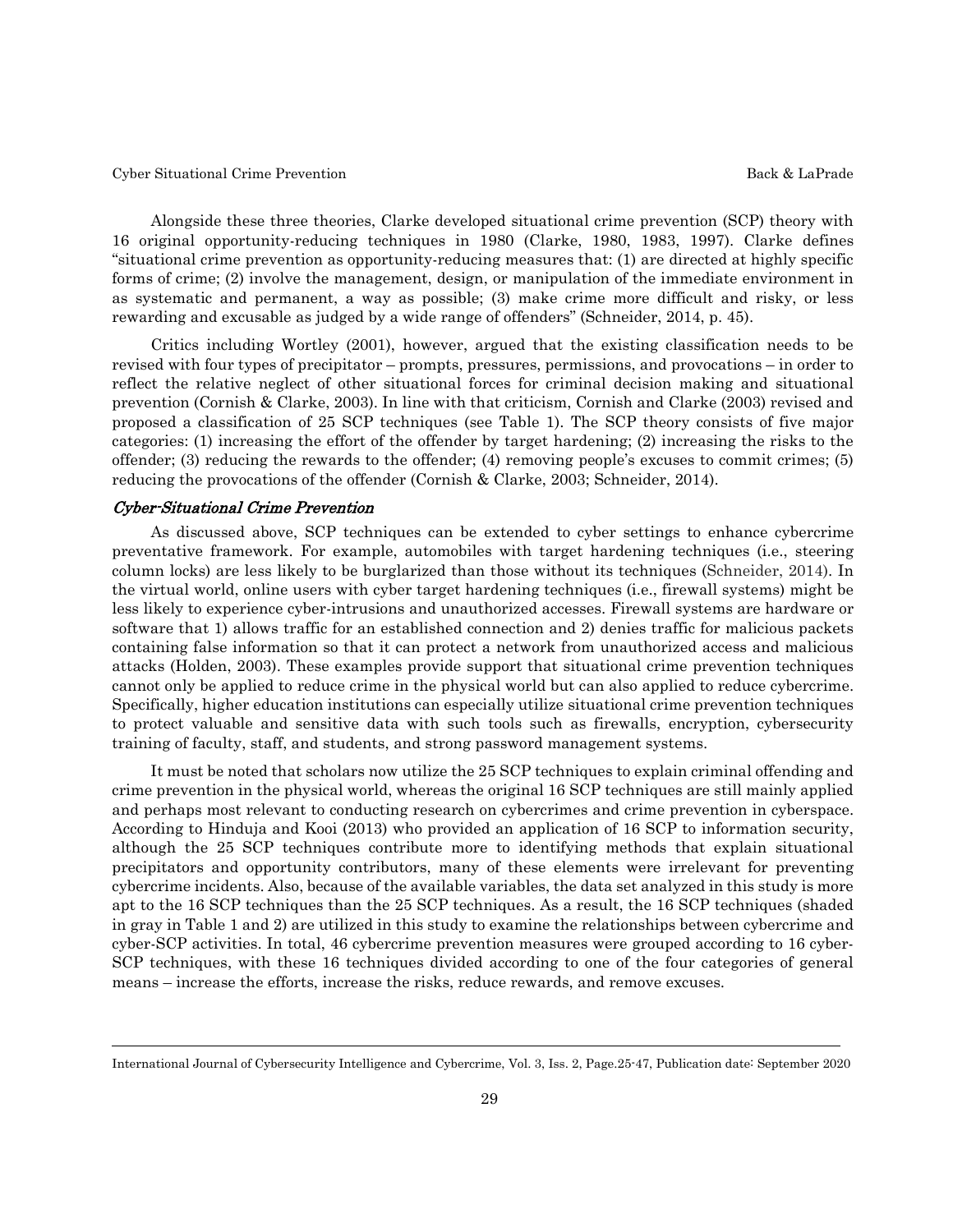| <b>Increase the Effort</b>                                                                                                                                                                | <b>Increase the Risks</b>                                                                                                                                      | <b>Reduce the Rewards</b>                                                                                                 | <b>Reduce Provocations</b>                                                                                                                                 | <b>Remove Excuses</b>                                                                                                                                                    |
|-------------------------------------------------------------------------------------------------------------------------------------------------------------------------------------------|----------------------------------------------------------------------------------------------------------------------------------------------------------------|---------------------------------------------------------------------------------------------------------------------------|------------------------------------------------------------------------------------------------------------------------------------------------------------|--------------------------------------------------------------------------------------------------------------------------------------------------------------------------|
| 1. Target hardening<br>Steering column locks<br>Anti-robbery screens<br>Tamper-proof packaging                                                                                            | 6. Extend guardianship<br>Take routine precautions: go<br>out in group at night, leave<br>signs of occupancy, carry<br>phone<br>"Cocoon" neighborhood<br>watch | 11. Conceal targets<br>Off-street parking<br>Gender-neutral phone<br>directories<br>Unmarked bullion trucks               | 16. Reduce frustrations and stress<br>Efficient queues and polite<br>service<br>Expand seating<br>Soothing music/muted lights<br>$\blacksquare$            | 21. Set rules<br>Rental agreements<br>٠<br>Harassment codes<br>٠<br>Hotel registration<br>٠                                                                              |
| 2. Control access to facilities<br>Entry phones<br>Electronic card access<br>Baggage screening                                                                                            | 7. Assist natural surveillance<br>Improved street lighting<br>Defensible space design<br>Support whistleblowers                                                | 12. Remove targets<br>Removable car radio<br>٠<br>Women's refuges<br>$\blacksquare$<br>Pre-paid cards for pay phones<br>٠ | 17. Avoid disputes<br>Separate enclosures for rival<br>soccer fans<br>Reduce crowding in pubs<br>Fixed cab fares<br>$\blacksquare$                         | 22. Post instructions<br>"No Parking"<br>٠<br>"Private Property"<br>٠<br>"Extinguish camp fires"<br>٠                                                                    |
| 3. Screen exits<br>Ticket needed for exit<br><b>Export documents</b><br>Electronic merchandise tags                                                                                       | 8. Reduce anonymity<br>Taxi drive IDs<br>"How's my driving?" decals<br>School uniforms<br>٠                                                                    | 13. Identity property<br>Property marking<br>Vehicle licensing and parts<br>٠<br>marking<br>Cattle branding               | 18. Reduce emotional arousal<br>Controls on violent<br>$\blacksquare$<br>pornography<br>Enforce good behavior on<br>soccer field<br>Prohibit racial slurs  | 23. Alert conscience<br>Roadside speed display<br>$\blacksquare$<br>boards<br>Signatures for customs<br>٠<br>declarations<br>"Shoplifting is stealing"<br>$\blacksquare$ |
| 4. Deflect offenders<br><b>Street closures</b><br>Separate bathrooms for<br>women<br>Disperse pubs                                                                                        | 9. Utilize place managers<br>CCTV for double-deck buses<br>Two clerks for convenience<br>stores                                                                | 14. Disrupt markets<br>Monitor pawn shops<br>Controls on classified ads<br>٠<br>License street vendors<br>$\blacksquare$  | 19. Neutralize peer pressure<br>"Idiots drink and drive"<br>"It's OK to say No"<br>$\blacksquare$<br>Disperse troublemakers at<br>$\blacksquare$<br>school | 24. Assist compliance<br>Easy library checkout<br>٠<br><b>Public lavatories</b><br>$\blacksquare$<br>Litter bins<br>٠                                                    |
| 5. Control tools/weapons<br>'Smart'' guns<br>Disabling stolen cell phones<br>Restrict spray paint sales to<br>juveniles<br>$\sim$<br><b>Contract</b><br><b>Contract Contract Contract</b> | 10. Strengthen formal surveillance<br>Red light cameras<br>Burglar alarms<br>Security guards<br><b>Contract Contract</b>                                       | 15. Deny benefits<br>Ink merchandise tags<br>Graffiti cleaning<br>л.<br>Speed humps                                       | 20. Discourage imitation<br>Rapid repair of vandalism<br>$\blacksquare$<br>V-chips in TV's<br>$\blacksquare$<br>Censor details of modus<br>٠<br>operandi   | 25. Control drugs and alcohol<br>Breathalyzers in pubs<br>٠<br>Server intervention<br>$\blacksquare$<br>Alcohol-free events<br>٠                                         |

Table 1. Twenty-Five Techniques of Situational Crime Prevention

Source. - Adapted from Cornish and Clarke (2003)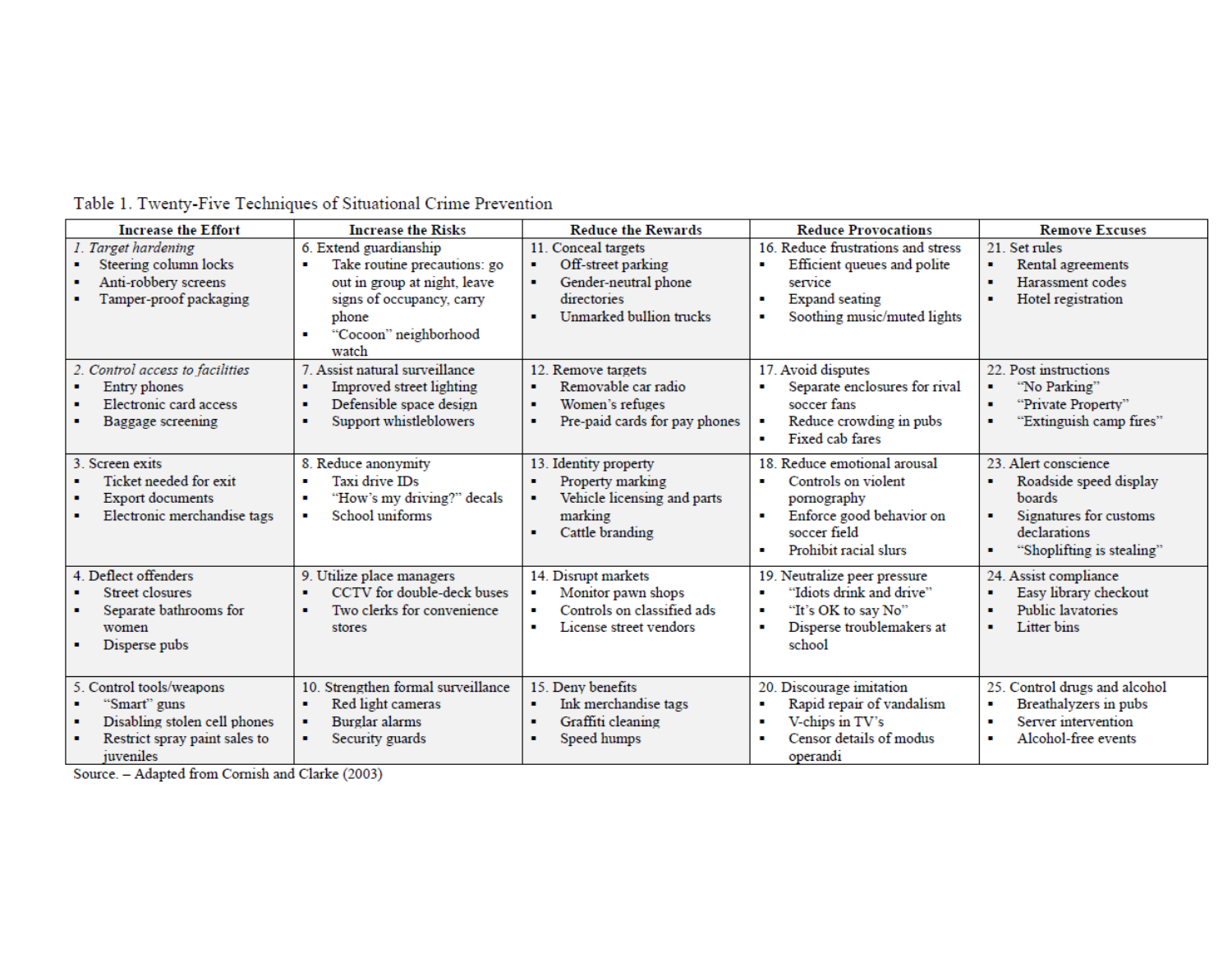## Table 2. Cyber-Situational Crime Prevention Techniques

| Opportunity-<br>Reducing<br><b>Strategies</b> | <b>Cyber-SCP Techniques</b>    | <b>Cybercrime Prevention Measures</b>                                                                                                                                                                     |  |  |  |  |  |
|-----------------------------------------------|--------------------------------|-----------------------------------------------------------------------------------------------------------------------------------------------------------------------------------------------------------|--|--|--|--|--|
|                                               | 1. Target hardening            | a) Firewall: perimeter, b) firewall: interior, c) internal<br>firewall, d) patch computers                                                                                                                |  |  |  |  |  |
| Increase                                      | 2. Access control              | a) Digital signatures, b) password management, c) single<br>sign-on, d) access control list                                                                                                               |  |  |  |  |  |
| Efforts                                       | 3. Deflecting offenders        | a) Honeypot (i.e., identifying malicious hackers), b)<br>honeynet (i.e., identifying bots/zombies)                                                                                                        |  |  |  |  |  |
|                                               | 4. Controlling facilitators    | a) Reference check, b) criminal background check, c)<br>identity management, d) role-based access control                                                                                                 |  |  |  |  |  |
|                                               | 5. Entry/exit screening        | a) intrusion detection system, b) intrusion prevention<br>system, c) anti-virus, d) anti-spyware, e) use content<br>filtering, f) email content filtering, g) spam filtering, h)<br>web content filtering |  |  |  |  |  |
| Increase<br>Risks                             | 6. Formal surveillance         | a) bot monitoring, b) monitor activity, c) monitor for<br>rogue devices                                                                                                                                   |  |  |  |  |  |
|                                               | 7. Surveillance by employees   | a) employees mandatory training, b) full-time IT officer                                                                                                                                                  |  |  |  |  |  |
|                                               | 8. Natural surveillance        | a) peer-to-peer technology: monitor bandwidth, b) peer-<br>to peer technology: shape bandwidth                                                                                                            |  |  |  |  |  |
|                                               | 9. Target removal              | a) encryption data on hard drive, b) encryption backup<br>data for off-site storage, c) monitor use of backup media<br>(e.g., USB drives)                                                                 |  |  |  |  |  |
| Reduce                                        | 10. Identifying property       | a) information asset classification                                                                                                                                                                       |  |  |  |  |  |
| Rewards                                       | 11. Reducing temptation        | a) level of sensitive information sharing, b) physical<br>separation                                                                                                                                      |  |  |  |  |  |
|                                               | 12. Denying benefits           | a) encryption (e.g., WEP, WPA), b) encryption data in<br>transit (PKI, SSL, HTTPS), c) encryption data on<br>network or computers                                                                         |  |  |  |  |  |
|                                               | 13. Rule setting               | a) user agreement, b) acceptable use policy/laws                                                                                                                                                          |  |  |  |  |  |
|                                               | 14. Stimulating conscience     | a) warning banners on website, b) codes of ethics                                                                                                                                                         |  |  |  |  |  |
| Remove<br>Excuses                             | 15. Controlling disinhibitions | a) warning violators, b) suspension, c) dismissal, d)<br>restricted access to network                                                                                                                     |  |  |  |  |  |
|                                               | 16. Facilitating compliance    | a) cybersecurity education for staff, faculty, and students                                                                                                                                               |  |  |  |  |  |

Source, - Adapted from Clarke (1992; 1995; 1997), Cornish and Clarke (2003), Beebe and Rao (2005), and Hinduja and Kooi (2013)

International Journal of Cybersecurity Intelligence and Cybercrime, Vol. 3, Iss. 2, Page.25-47, Publication date: September 2020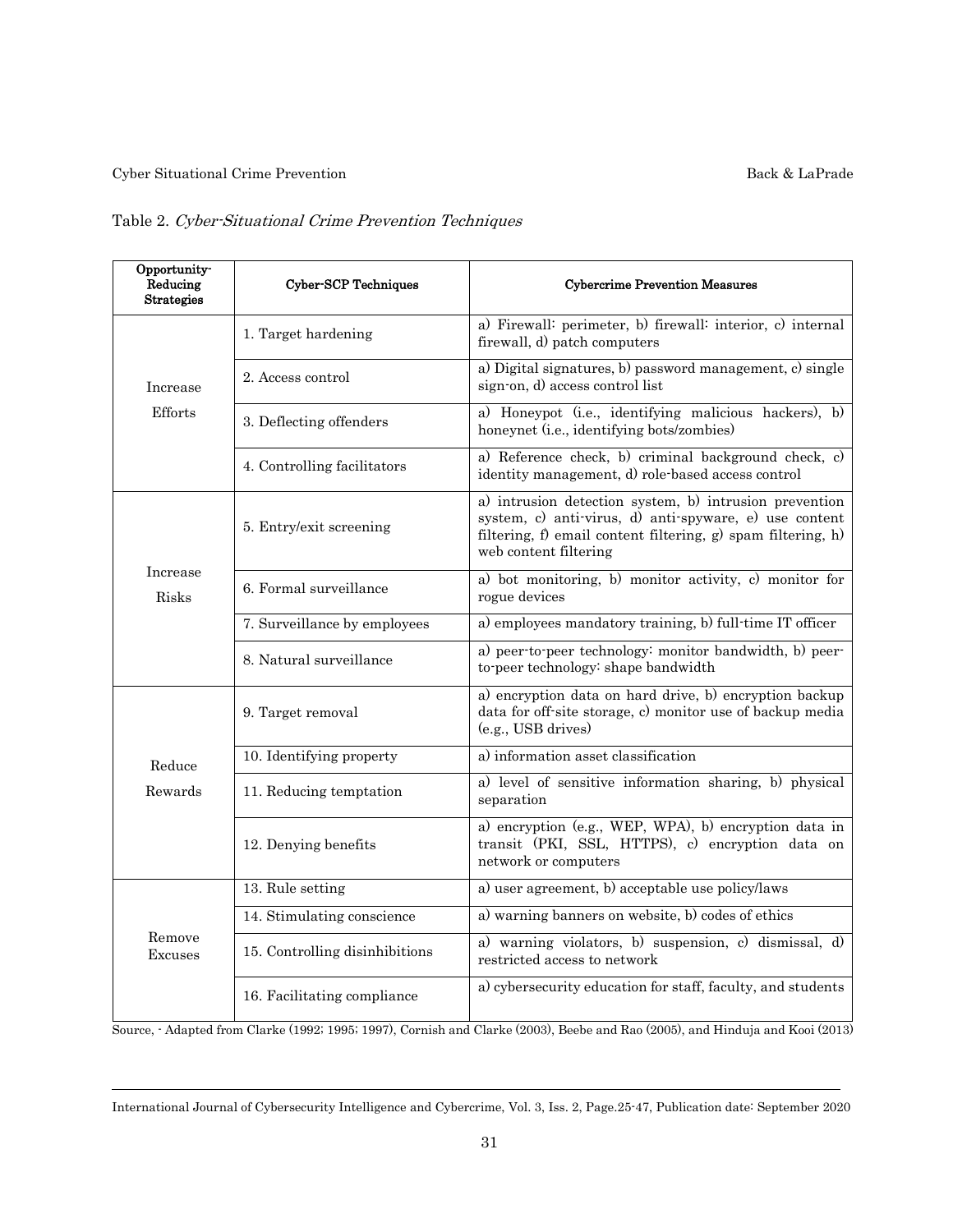#### The Current Study

 The present study extends the SCP framework from existing research by providing cyber-SCP techniques. In this regard, this study particularly focuses on suggesting concrete concepts of cyber-SCP techniques based on SCP and other scholars' application of SCP to information security. Furthermore, this study demonstrates how these cyber-SCP techniques can be specifically applied to building cybercrime prevention strategies. With this reasoning, this study comprehensively measures four elements of opportunity-reducing techniques: increase effort, increase risks, reduce reward, and remove excuses. Thus, the following research questions are used to guide the analysis: (1) is there a relationship between the use of cyber-SCP techniques and cybercrime incidents?; and (2) is there a relationship between the use of cyber-SCP techniques and the breadth of cybercrime types?

 To address these research questions, first, this study inductively hypothesizes there will be a positive or negative relationship between cyber-SCP techniques and cybercrime incidents. Additionally, this study hypothesizes higher education institutions with higher level applications of cyber-SCP will have experienced a lower breadth of cybercrime types. In correspondence with these empirical investigations, the application of SCP to cyber-security prevention efforts offers several potential benefits. First, this empirical exploration of cyber-SCP techniques can demonstrate how crime prevention frameworks can be extended to digital/cyber settings in addition to physical settings. Second, exploring the applicability of the cyber-SCP framework to cybercrimes can give us more insight into the nature of cybersecurity vulnerabilities and suitable tactics to protect academic institutions' assets against motivated cyber-adversaries. Lastly, identifying an effective cyber-SCP framework can help stakeholders – academia, law enforcement, policy makers, private sector, etc. – create a practical roadmap for improving cybersecurity strategies.

Many pilot-related global health public research efforts would involve going through all the phases, such as in the development of a mobile software application, or App, or hardware device. In this case, researchers would benefit from doing a risk or threat assessment in the respective phases documented in the proposal.

#### Data

 This study uses data derived from "The Impact of Information Security in Academic Institutions on Public Safety and Security in the United States, 2005-2006 (ICPSR 21188)." In this original study, four data sets (quantitative field survey data, qualitative one-on-one interview data, subject 1 network analysis data, and subject 2 network analysis data) were collected to develop practical policies or costeffective controls for critical information security in academic institutions. Six hundred higher education institutions in the United States were randomly selected from the Department of Education's National Center. These academic institutions were asked to participate in the quantitative survey by postcard, telephone, and email in 2005-2006. The quantitative survey data was collected from 72 universities (12 percent response rate). While the small sample size and age of the data are both limitations of this study, this data set may be the only existing data set that researchers can currently utilize for an empirical cybersecurity study on American higher eduction institutions (Holt 2015), therefore, the data is still valuable as a starting point to examine this topic.

International Journal of Cybersecurity Intelligence and Cybercrime, Vol. 3, Iss. 2, Page.25-47, Publication date: September 2020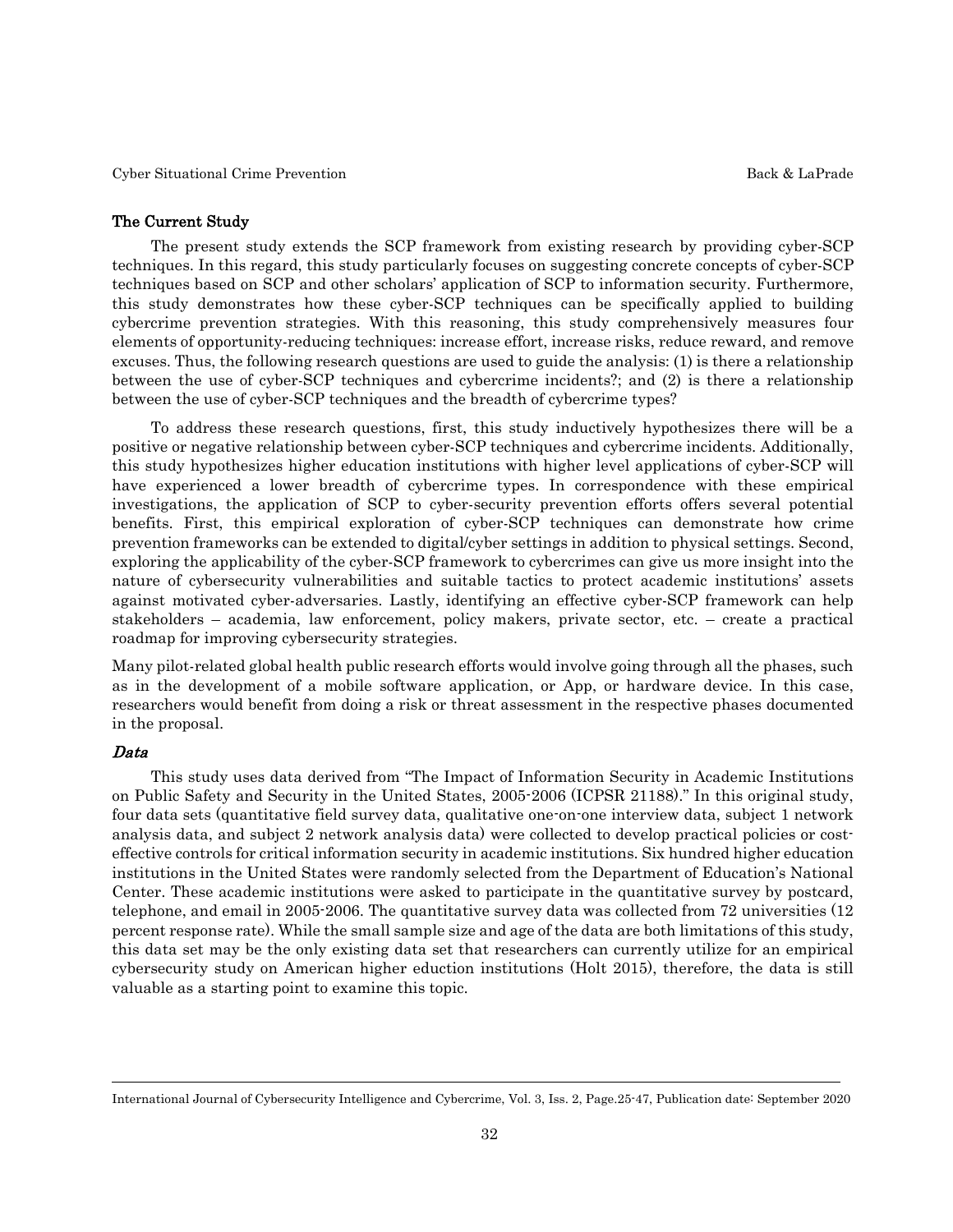#### Measures

**Dependent variables.** The experience of cybercrimes was created by asking the question: "Which of the following types of cybercrimes have your institution experienced within the past 12 months?" To answer the question, respondents chose from the following lists: 1) Denial of service, 2) web site defacement, 3) unauthorized access to information, systems, or networks, 4) exposure of private information, 5) theft of private information, 6) theft of intellectual property, 7) sabotage, 8) fraud, 9) bot hosting, and 10) copyright infringement. Also, the original responses were coded as a 1 if they experienced the type of cybercrime and a 0 if the cybercrime type was not experienced. In addition, the 10 items were put into an additive scale (Cronbach's Alpha = .72) that ranged from 0 to 8, with 8 indicating the university experienced all eight cybercrime incidents within the past 12 months.

Independent variables. To measure independent variables, participants were asked to respond to the following questions: "Please describe the cyber-SCP techniques that your academic institution has implemented or not implemented (Please select one response for each technique below – implemented [1], not implemented [0])."

- 1. Target hardening: firewall perimeter, firewall interior, internal firewall, and patching computer
- 2. Access control: digital signatures, password management, single sign-on, and access control list
- 3. Deflecting offenders: honeynet and honeypot
- 4. Controlling facilitators: reference/criminal background check, identity management, and rolebased access control
- 5. Entry/exit screening: intrusion detection/prevention system, anti-virus/spyware, and email/spam/web content filtering
- 6. Formal surveillance: bot monitoring, monitoring activity, and monitoring for rogue devices
- 7. Surveillance by employees: employees mandatory cybersecurity training, and full-time IT officer
- 8. Natural surveillance: P2P monitor bandwidth and P2P shape bandwidth
- 9. Target removal: encryption data on hard drive, encryption backup data off-site storage, and using backup media
- 10. Identifying property: information asset classification
- 11. Reducing temptation: sharing sensitive information with federal agencies, and physical separation
- 12. Denying benefits: Encryption (e.g., WEP, WPA), encryption data in transit (PKI, SSL, HTTPS), and encryption data on network or computers
- 13. Rule setting: requesting user agreement for cybersecurity policy/laws

International Journal of Cybersecurity Intelligence and Cybercrime, Vol. 3, Iss. 2, Page.25-47, Publication date: September 2020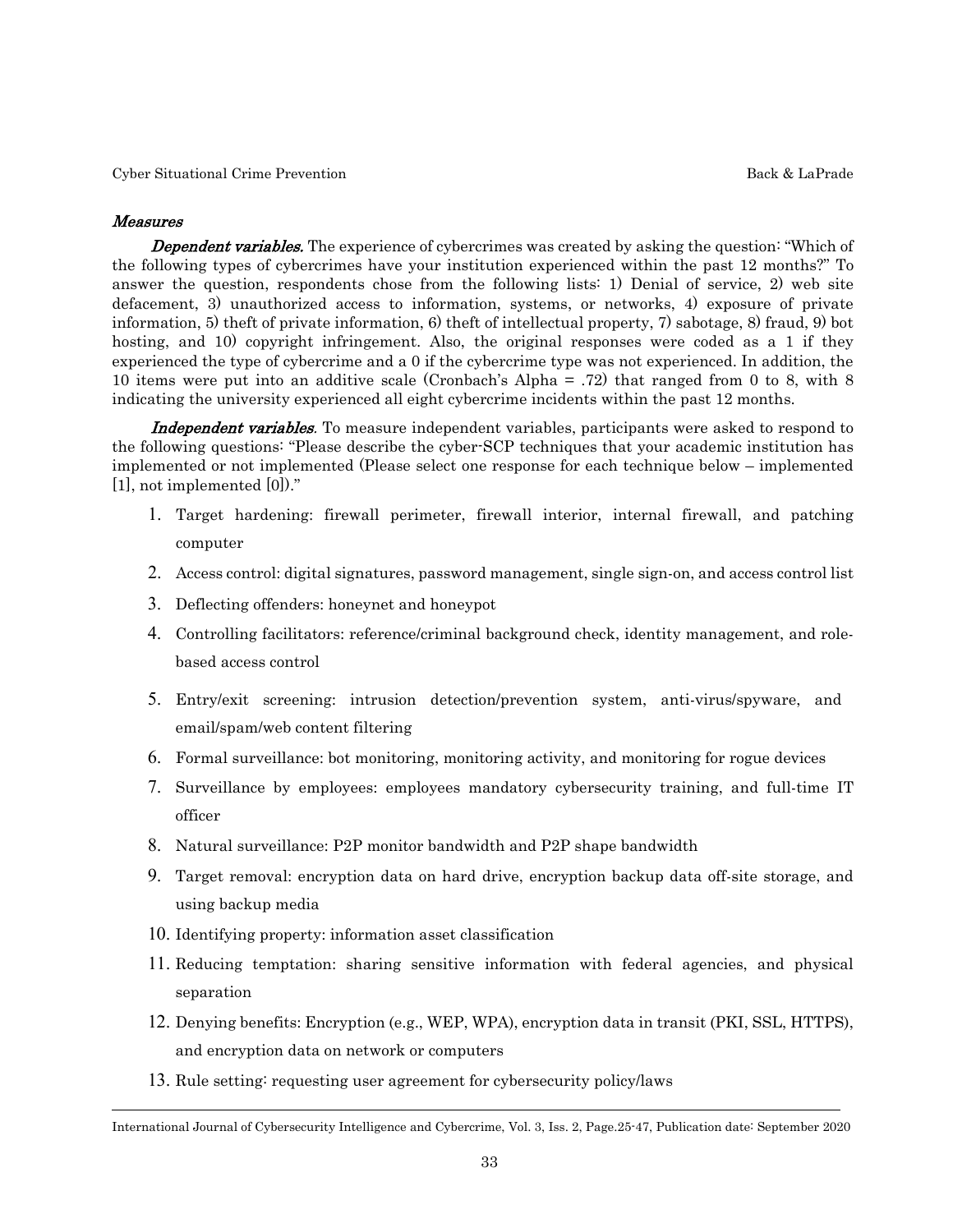- 14. Stimulating conscience: warning banners on website, and login banner when users access
- 15. Controlling disinhibitions: warning violators, suspension, dismissal, and restricted access to network
- 16. Facilitating compliance: cybersecurity education for staff, faculty, and student

**Control variables.** Three control variables were included in the multivariate analysis: higher education institution's type of control, degree of urbanization, and highest degree, which could all possibly affect SCP framework capabilities and cyber victimization. Respondents were asked: "How would you characterize your institution's type of control?" The item for type of control is coded  $(0 =$ private, 1 = public). Respondents also were asked: "How would you characterize your institution's degree of urbanization?" The item for degree of urbanization is coded  $(1 = \text{large town/small town/rural}]$  = midsize city/urban fringe of mid-size city, 3 = large city/urban fringe of large city). Lastly, respondents were asked: "How would you characterize your institution's highest degree?" The item for highest degree is coded (1 = associates, 2 = bachelors, 3 = masters,  $4$  = doctoral,  $5$  = doctoral and first-professional).

#### Analytic Strategy

 All models were estimated using SPSS 20. Two stages of analyses were applied in measuring the associations between cyber-SCP activities and cybercrime. First, Phi correlations were estimated to determine if any cyber-SCP techniques were significantly related with each of the cybercrime outcomes. The Phi coefficient was utilized to analyze the data because each variable not only has natural dichotomies but also for two-by-two crosstabulations (Williams, 2009). Second, this study explores the relationship between cyber-SCP techniques and the breadth of cybercrime types through Poisson regressions in order to formulate the best predictive model for the association between cyber-SCP techniques and cybercrime. The Poisson regression models are employed because the dependent variable for the breadth of cybercrime types is a count variable (Coxe, West, & Aiken, 2009). For the Poisson regression equations, 16 independent variables were derived from the previous Phi correlations matrix.

#### Results

 Based on the original SCP and other scholars' application of SCP to information security, 46 cyber-SCP measures were initially established to transplant the concept SCP to cybercrime and cybersecurity. Next, these 46 cyber-SCP measures were utilized to explore the relationship between cyber-SCP techniques and the occurrence of cybercrime type. Accordingly, only 29 cyber-SCP measures, which were statistically significant in the Phi correlation analysis for cyber-SCP techniques and cybercrime types, were displayed in the descriptive statistics (Table 3) and Phi correlation matrix table (Table 4). Lastly, 16 cyber-SCP measures, which were the most significant measures from each of the 16 cyber-SCP techniques, were employed in the Poisson regression models in order to investigate the association between cyber-SCP techniques and the ten major cybercrime types. Descriptive analysis was performed to describe the sample characteristics and responses to the candidate variables. Table 3 provides the descriptive statistics (i.e., means, standard deviations, and number of sample) for each of the dependent variables and all other variables described below.

International Journal of Cybersecurity Intelligence and Cybercrime, Vol. 3, Iss. 2, Page.25-47, Publication date: September 2020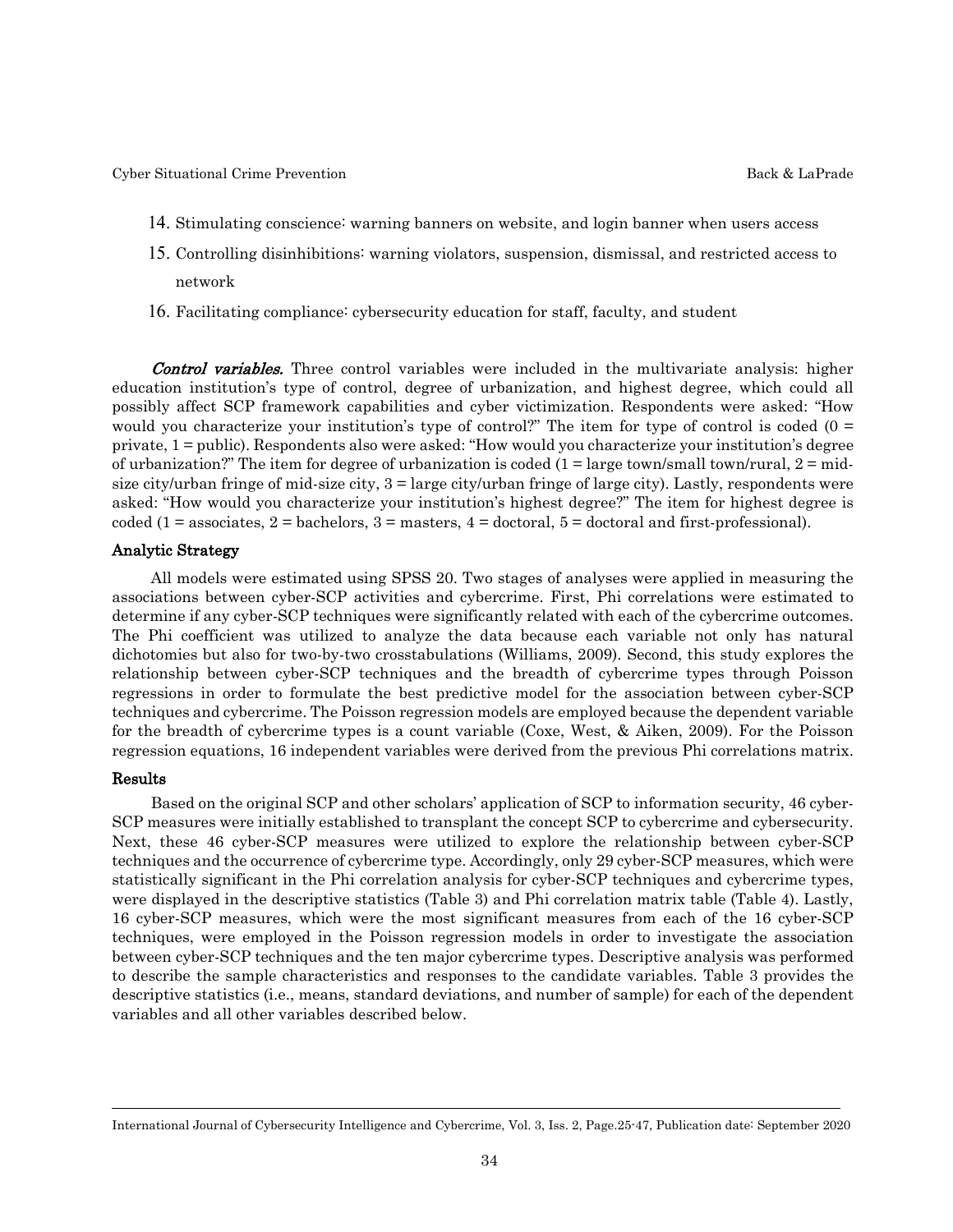## Table 3. Descriptive Statistics

| Independent/Control Variables         | Mean | SD  | N  |
|---------------------------------------|------|-----|----|
| Internal firewall                     | .70  | .45 | 68 |
| Digital signature                     | .09  | .29 | 65 |
| Honeynet                              | .10  | .30 | 68 |
| Reference check-IT                    | .86  | .33 | 69 |
| Criminal check-IT                     | .60  | .49 | 65 |
| Identity management                   | .40  | .49 | 66 |
| Role-based access control             | .55  | .50 | 67 |
| Intrusion prevention                  | .16  | .37 | 65 |
| Anti-virus                            | .97  | .16 | 70 |
| Spam filtering                        | .84  | .36 | 71 |
| Web content filtering                 | .10  | .30 | 69 |
| Bot monitoring                        | .26  | .44 | 69 |
| Monitoring rogue devices              | .25  | .44 | 70 |
| Full-time IT staff                    | .43  | .49 | 71 |
| P2P monitor bandwidth                 | .75  | .43 | 70 |
| P2P shape bandwidth                   | .60  | .49 | 70 |
| Encryption data on hard drive         | .09  | .29 | 65 |
| Encryption data for off-site          | .23  | .43 | 69 |
| Information identity                  | .25  | .43 | 72 |
| US-CERT                               | .21  | .40 | 72 |
| US Department of Education            | .65  | .47 | 72 |
| US Internal Revenue Service (IRS)     | .57  | .49 | 72 |
| Physical separation                   | .46  | .50 | 69 |
| Encryption data in transit            | .75  | .43 | 69 |
| Encryption data on network/computer   | .27  | .44 | 69 |
| Student agree to cybersecurity policy | .46  | .50 | 71 |
| Affiliates agree cybersecurity policy | .25  | .43 | 71 |
| Warning banners                       | .65  | .47 | 70 |
| Restricted access to network          | .66  | .47 | 72 |
| Cybersecurity education               | .36  | .48 | 72 |
| Type of control                       | .50  | .50 | 72 |
| Urbanization                          | 2.25 | .83 | 72 |
| Highest degree                        | 3.2  | 1.4 | 72 |

International Journal of Cybersecurity Intelligence and Cybercrime, Vol. 3, Iss. 2, Page.25-47, Publication date: September 2020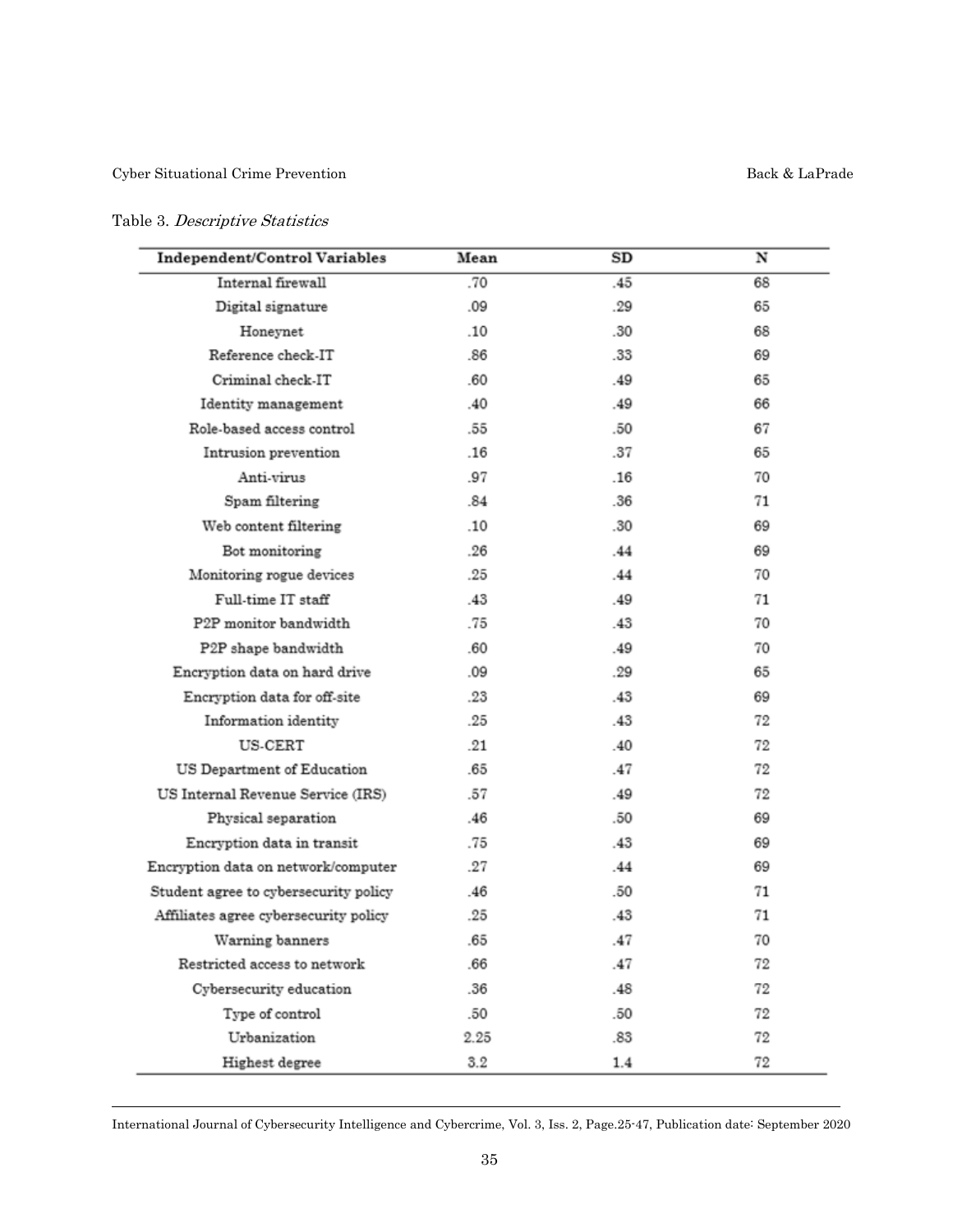#### Table 3. (Continued)

| <b>Dependent Variables</b>      | Mean | SD   | N  |
|---------------------------------|------|------|----|
| DDOS attack                     | .50  | .51  | 72 |
| Website defacement              | .22  | .41  | 72 |
| Unauthorized access             | .38  | .48  | 72 |
| Exposure of private information | .21  | .40  | 72 |
| Theft of private information    | .15  | .36  | 72 |
| Theft of intellectual property  | .04  | .20  | 72 |
| Cyber-sabotage                  | .08  | .27  | 72 |
| Internet fraud                  | .07  | .25  | 72 |
| Bot hosting                     | .50  | .51  | 72 |
| Copyright infringement          | .54  | .50  | 72 |
| Cybercrimes by count            | 2.69 | 2.16 | 72 |

#### Bivariate Associations

 The analysis began by considering the relationships between each of the cyber-SCP techniques and each of the cybercrime types. This resulted in a series of  $2*2$  frequency tables that were examined using the Phi coefficient. The results of these equations are shown in Table 4, revealing some interesting patterns. First, different types of cyber-SCP techniques are associated with each of the cybercrimes. Second, overall, four cyber-SCP techniques (target hardening, controlling facilitators, entry/exit screening, and reducing temptation) were negatively related to the 10 types of cybercrime. Conversely, 10 cyber-SCP techniques (access control, formal surveillance, surveillance by employees, natural surveillance, target removal, denying benefits, rule setting, stimulating conscience, controlling disinhibitions, and facilitating compliance) were positively related to the 10 types of cybercrime.

#### Multivariate Models

 More importantly, as a next step, the relationships between cyber-SCP techniques and the breadth of cybercrime types were assessed. This was considered with five Poisson regression equations. As Goodness of Fit Measures, Kolmogorov-Smirnov Test is not significant (Asymp. Sig: .208); thus, Poisson regression is deemed fit to analyze the dependent variable. Also, Pearson Chi-square value/df is close to 1, which indicates the model is a good fit for the data analysis. Finally, the omnibus test is statistically significant, which shows that the full model with all the independent variables is a major improvement over the intercept/baseline model.

International Journal of Cybersecurity Intelligence and Cybercrime, Vol. 3, Iss. 2, Page.25-47, Publication date: September 2020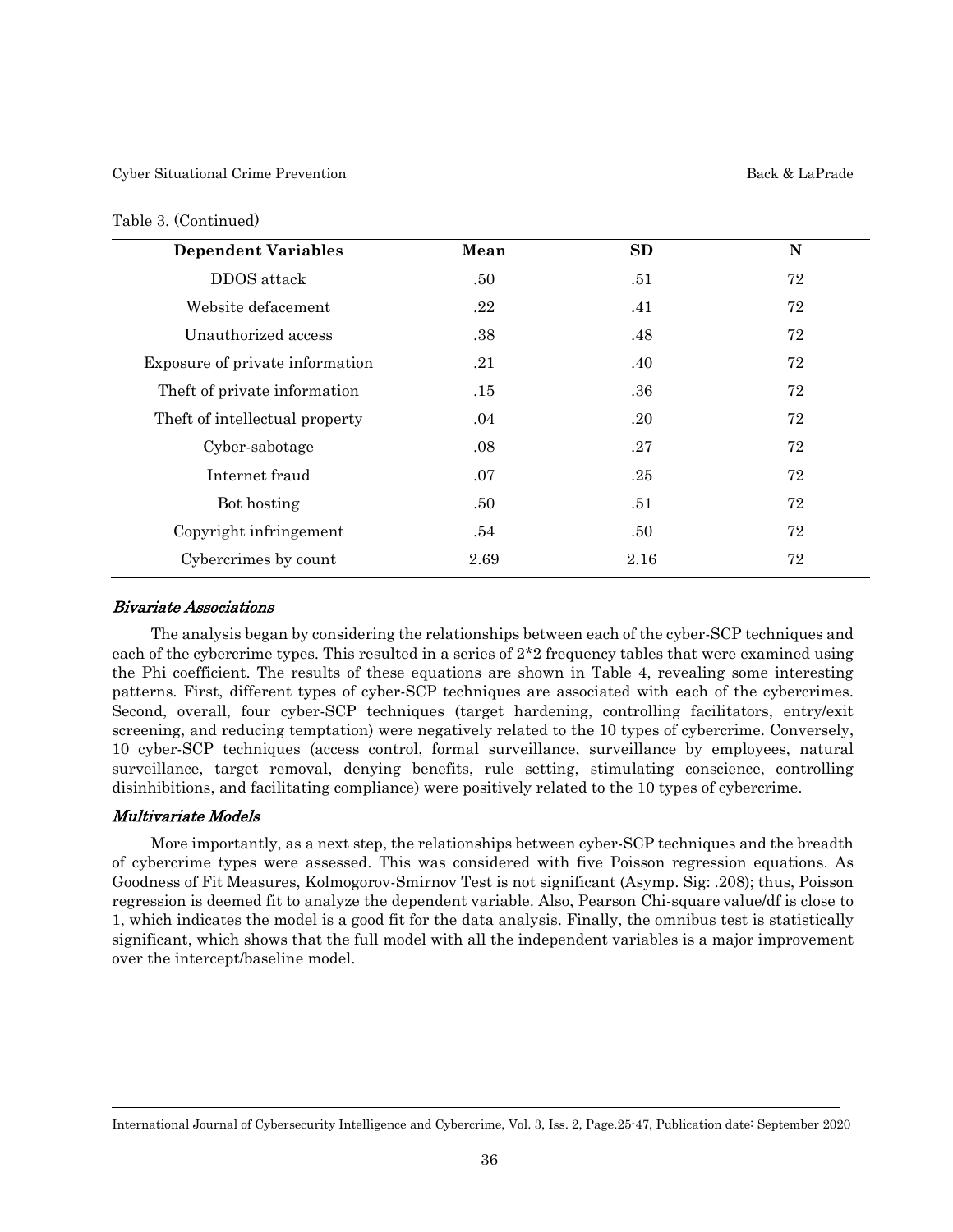| <b>Cyber-SCP Techniques</b> | <b>Cybercrime Prevention</b><br>Measures | $\mathbf{1}$        | $\overline{2}$ | $\mathbf{3}$ | 4        | 5         | 6         | $\tau$ | 8 | 9         | 10       |
|-----------------------------|------------------------------------------|---------------------|----------------|--------------|----------|-----------|-----------|--------|---|-----------|----------|
| Target hardening            | Perimeter firewall                       |                     | $-.26*$        |              |          |           | $-.26*$   |        |   |           |          |
|                             | Internal firewall                        | $-.27^*$            | $-.43***$      | $-.24*$      | $-.39**$ | $-.41$ ** |           |        |   | $-.45***$ | $-.28*$  |
| Access control              | Digital signature                        |                     |                |              |          |           | $.55***$  |        |   |           |          |
| Controlling facilitators    | Reference check: IT<br>staff             |                     |                |              |          |           |           |        |   | $.28*$    |          |
|                             | Criminal Background<br>check: IT staff   |                     |                |              |          |           | $-.29*$   |        |   |           |          |
|                             | Identity management                      | $-31$ <sup>**</sup> |                |              |          |           |           |        |   | $-31$ **  |          |
|                             | Role-based access                        |                     |                |              |          | $-.39***$ |           |        |   | $-.24*$   |          |
| Entry/exit screening        | Intrusion prevention                     |                     |                |              |          |           |           | $.28*$ |   |           |          |
|                             | Anti-virus                               |                     |                |              |          |           | $-.38***$ |        |   |           |          |
|                             | Spam filtering                           |                     |                | $-.24*$      |          | $-.24*$   |           |        |   |           |          |
|                             | Web content filtering                    |                     |                |              |          |           |           |        |   | $-.23*$   |          |
| Formal surveillance         | Bot monitoring                           |                     |                |              |          |           |           |        |   | $.25^*$   | $.33***$ |
|                             | Monitoring for rogue<br>devices          |                     |                |              |          |           |           |        |   |           | $.29^*$  |
| Surveillance by employees   | Full-time IT staff                       |                     |                |              |          | $.25*$    |           |        |   |           | $.26*$   |
| Natural surveillance        | P <sub>2</sub> P monitor<br>bandwidth    |                     |                |              |          |           | $-.37$ ** |        |   | $.23*$    | $.28^*$  |
|                             | P2P shape bandwidth                      |                     |                |              |          |           |           |        |   | $.29*$    | $.30*$   |

Table 4. Phi Correlation Matrix for Cyber-SCP Techniques and Cybercrime Types

\* p < .05 (2-tailed); \*\* p < .01 (2-tailed); \*\*\* p < .001 (2-tailed); 1 = DDOS, 2 = Website defacement, 3 = Unauthorized access, 4 = Exposure of private information,  $5 =$ Theft of private information,  $6 =$ Theft of intellectual information,  $7 =$ Cyber-sabotage,  $8 =$ Internet fraud,  $9 =$ Bot hosting,  $10 =$ Copyright infringement.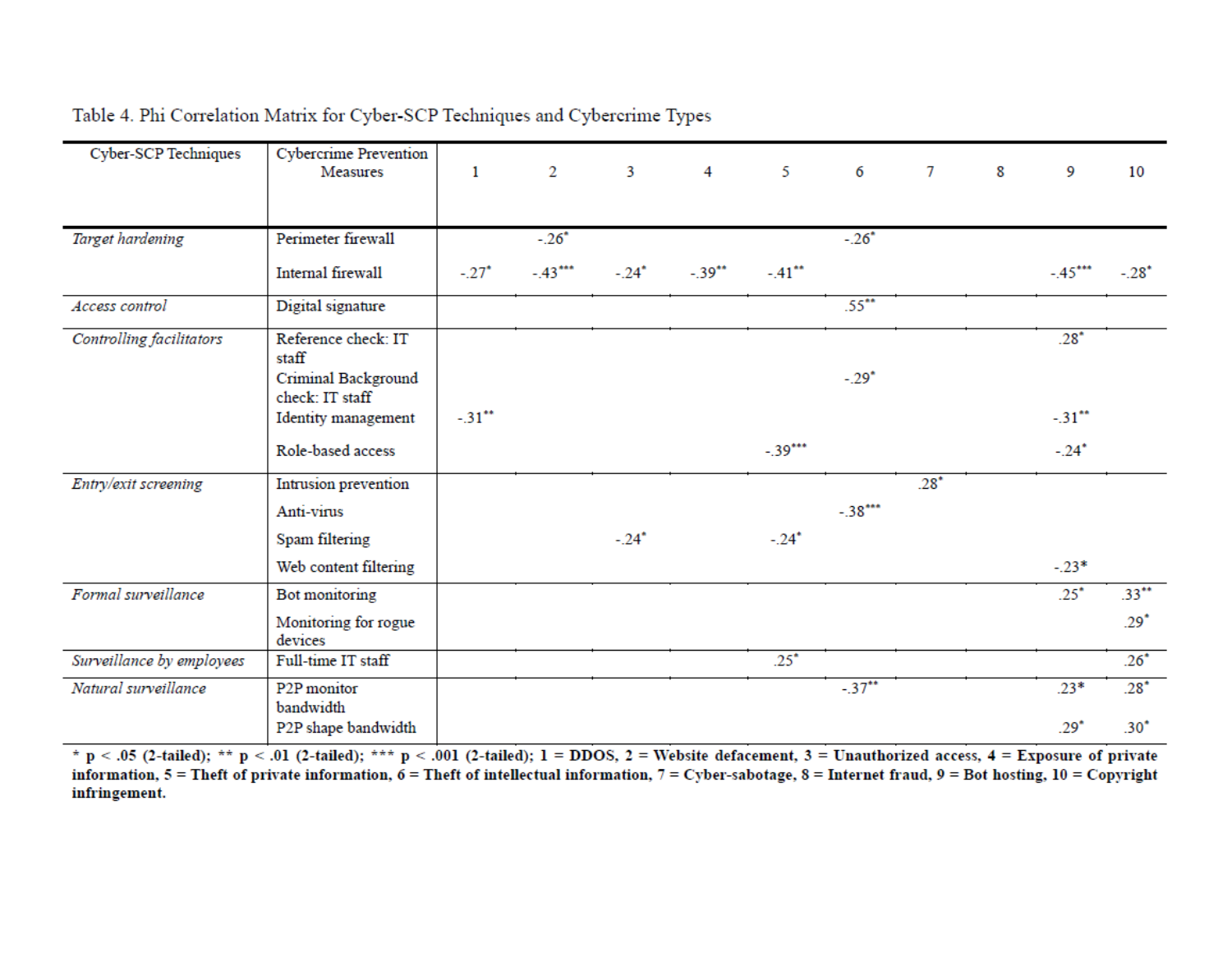|  | Table 4. (Continued) |
|--|----------------------|
|  |                      |

| <b>Cyber-SCP Techniques</b> | <b>Cybercrime Prevention</b><br>Measures       | 1         | 2 | 3       | 4                   | 5         | 6       | 7                   | 8        | 9       | 10                   |
|-----------------------------|------------------------------------------------|-----------|---|---------|---------------------|-----------|---------|---------------------|----------|---------|----------------------|
|                             |                                                |           |   |         |                     |           |         |                     |          |         |                      |
| Target removal              | Encryption data on<br>hard drive               |           |   | $.330*$ |                     |           |         | $.421$ **           |          |         | $.304*$              |
|                             | Encryption backup<br>data for off-site storage |           |   | $.335*$ |                     | $314*$    |         | $.341$ <sup>*</sup> |          |         |                      |
| Reducing temptation         | <b>US-CERT</b>                                 | $-.239"$  |   |         |                     |           | $.235*$ |                     |          |         |                      |
|                             | US Department of<br>Education                  |           |   |         |                     |           |         |                     |          |         | $-.320*$             |
|                             | <b>IRS-Internal Revenue</b><br>Service         |           |   |         |                     |           |         |                     |          |         | $-.237$ <sup>*</sup> |
|                             | Physical separation                            | $-344$ ** |   |         | $-315$ **           | $-317$ ** |         |                     | $-.25"$  |         | $-.455"$<br>**       |
| Denying benefits            | Encryption data in<br>transit                  |           |   |         |                     |           |         |                     |          |         | $.278*$              |
|                             | Encryption data on<br>network/comp             | $.283*$   |   |         |                     | $.263*$   |         |                     | $.32**$  | $.283*$ | $.248*$              |
| Rule setting                | Student required to<br>agree                   | $.291*$   |   |         |                     |           |         |                     |          |         |                      |
|                             | Affiliates required to<br>agree                |           |   |         | $.302$ <sup>*</sup> |           |         |                     |          |         |                      |
| Stimulating conscience      | Warning banners on<br>the website              |           |   |         |                     |           |         |                     |          | $.316*$ | $.336*$              |
| Controlling disinhibitions  | Restricted access to<br>network                |           |   |         | $.363**$            |           |         |                     |          |         | $.355***$            |
| Facilitating compliance     | Cybersecurity<br>education for student         |           |   |         |                     |           |         |                     | $.250^*$ |         |                      |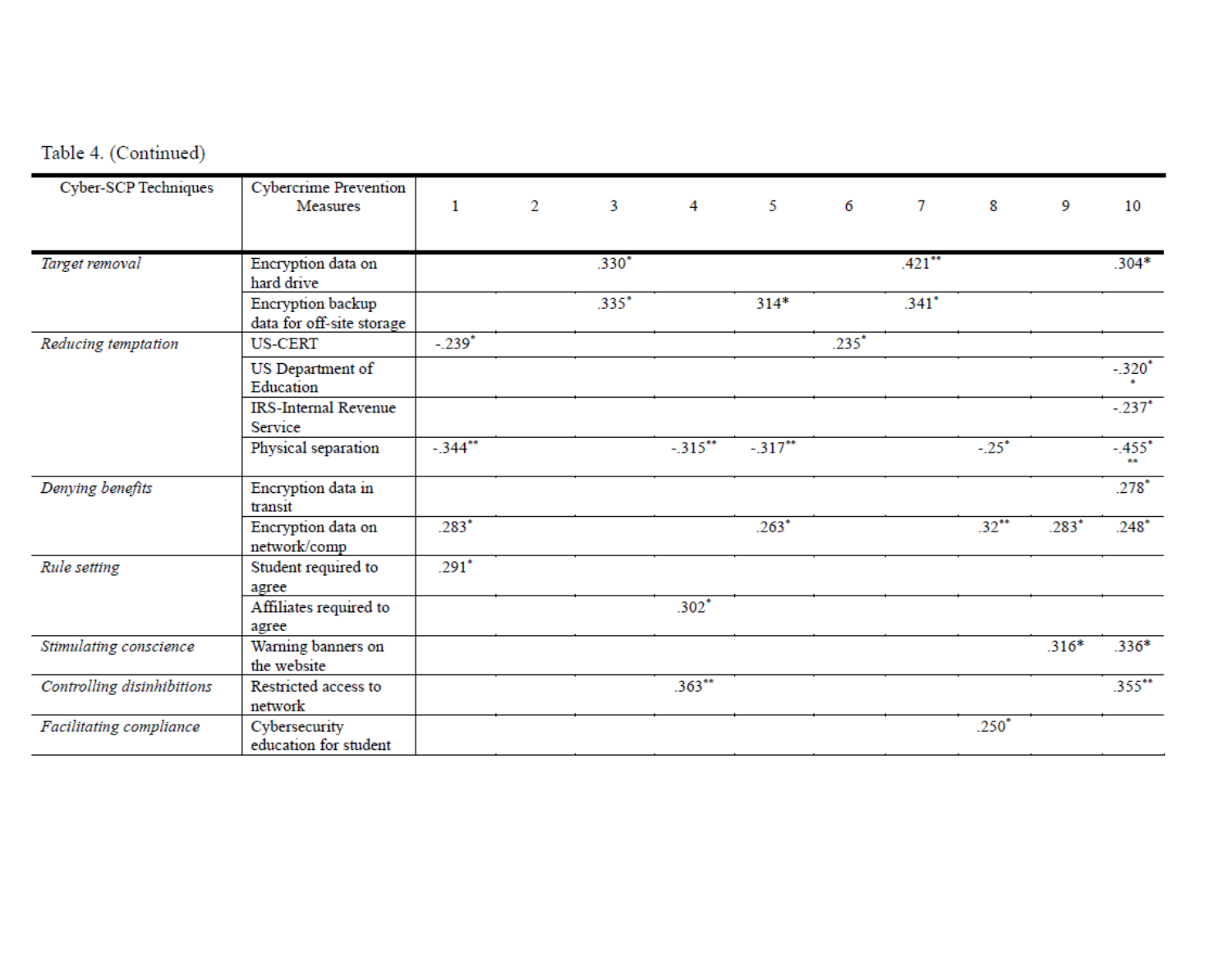| Opportunity-                  | <b>Cyber-SCP Techniques</b> | Cybercrime                             |          | Model 1 ( $N = 60$ ) |         | Model 2 ( $N = 69$ ) |         | Model 3 ( $N = 66$ ) |          | Model 4 ( $N = 69$ ) |           | Model 5 ( $N = 57$ ) |
|-------------------------------|-----------------------------|----------------------------------------|----------|----------------------|---------|----------------------|---------|----------------------|----------|----------------------|-----------|----------------------|
| Reducing<br><b>Strategies</b> |                             | <b>Prevention</b><br><b>Measures</b>   | EXP(B)   | SE                   | EXP(B)  | SE                   | EXP(B)  | SE                   | EXP(B)   | SE                   | EXP(B)    | SE                   |
| <b>Increase Efforts</b>       | Target hardening            | Internal firewall                      | $.44***$ | .16                  |         |                      |         |                      |          |                      | $.51***$  | .21                  |
|                               | Access control              | Digital signature                      | 1.18     | .23                  |         |                      |         |                      |          |                      | $1.91*$   | .34                  |
|                               | Deflecting offender         | Honeynet                               | .75      | .26                  |         |                      |         |                      |          |                      | .93       | .32                  |
|                               | Controlling facilitators    | Identity management                    | .72      | .17                  |         |                      |         |                      |          |                      | .91       | .21                  |
| <b>Increase Risks</b>         | Entry/exit screen           | Spam filtering                         |          |                      | .86     | .20                  |         |                      |          |                      | $.59*$    | .24                  |
|                               | Formal surveillance         | Bot monitoring                         |          |                      | 1.33    | .16                  |         |                      |          |                      | 1.09      | .23                  |
|                               | Surveillance by employ      | Full-time IT staff                     |          |                      | $1.38*$ | .15                  |         |                      |          |                      | .91       | .24                  |
|                               | Natural surveillance        | P <sub>2</sub> P monitor bandwidth     |          |                      | 1.03    | .20                  |         |                      |          |                      | 1.04      | .31                  |
| Reduce Rewards                | <b>Target Removal</b>       | Encryption backup data<br>for off-site |          |                      |         |                      | 1.23    | .18                  |          |                      | 1.37      | .22                  |
|                               | Identifying property        | Information identity                   |          |                      |         |                      | 1.34    | .16                  |          |                      | 1.33      | .24                  |
|                               | Reducing temptation         | Physical separation                    |          |                      |         |                      | .46***  | .17                  |          |                      | .74       | .25                  |
|                               | Denying benefits            | Encryption data on<br>netw             |          |                      |         |                      | $1.39*$ | .16                  |          |                      | .92       | .23                  |
| Remove                        | Rule setting                | Students agreed policy                 |          |                      |         |                      |         |                      | .75      | .16                  | .91       | .20                  |
| <b>Excuses</b>                | Stimulating conscience      | Warning banners                        |          |                      |         |                      |         |                      | $1.41*$  | .16                  | $1.60*$   | .23                  |
|                               | Controlling disinhibition   | Restricted access to<br>network        |          |                      |         |                      |         |                      | $1.70**$ | .18                  | .82       | .24                  |
|                               | Facilitating compliance     | Cybersecurity education                |          |                      |         |                      |         |                      | 1.13     | .16                  | .90       | .23                  |
|                               | <b>Control Variables</b>    | Control by Pub/Pri/Mil                 |          |                      |         |                      |         |                      |          |                      | .75       | .20                  |
|                               |                             | Urbanization                           |          |                      |         |                      |         |                      |          |                      | .83       | .13                  |
|                               |                             | Highest degree                         |          |                      |         |                      |         |                      |          |                      | $1.40***$ | .10                  |
|                               |                             | Pearson $x^2$ value/df                 | 1.32     |                      | 1.68    |                      | 1.36    |                      | 1.64     |                      | 1.06      |                      |
|                               |                             | Omnibus test sig.                      | .000     |                      | .024    |                      | .000    |                      | .005     |                      | .000      |                      |

Table 5. Multivariate Models of Sixteen Cyber-SCP Techniques to Breadth of Cybercrime Types from Poisson Regressions

 $^{\star}$  p < .05 (2-tailed);  $^{\star\star}$  p < .01 (2-tailed);  $^{\star\star\star}$  p < .001 (2-tailed)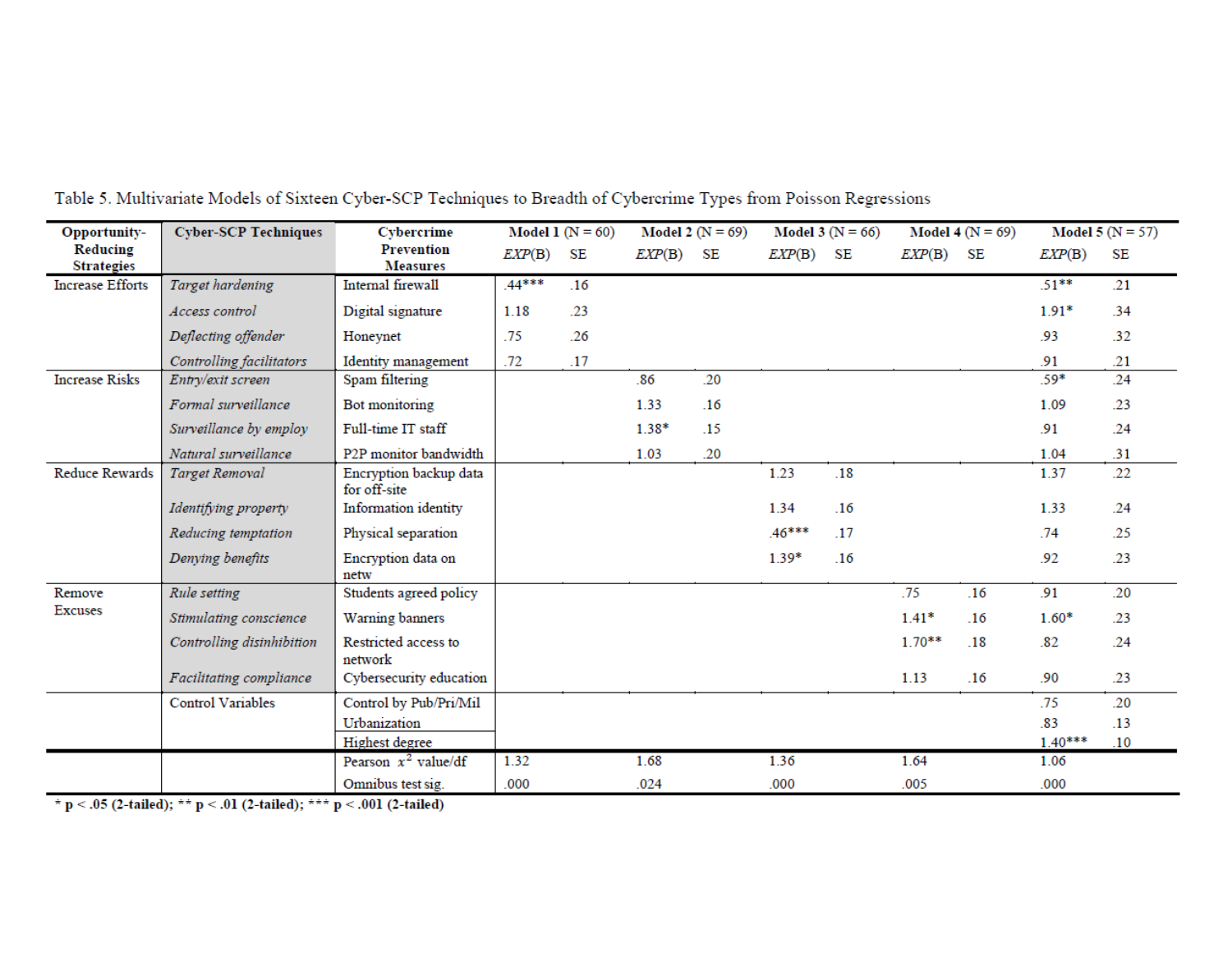The results for these equations are shown in Table 5. The variables for target hardening (internal firewall), entry/exit screening (spam filtering), and reducing temptation (physical separation) were statistically related to the breadth of cybercrime types. Specifically, target hardening ( $\exp(B) = .51$ , p < .01), entry/exit screening (exp(B) = .59, p < .05), and reducing temptation (exp(B) = .46, p < .001) were negatively associated with the breadth of cybercrime types. In contrast, stimulating conscience (exp(B)  $= 1.60$ ,  $p < .05$ ) was positively associated with the breadth of cybercrime types. In sum, the evidence found throughout these analyses indicated that three cyber-SCP techniques – target hardening, entry/exit screening, and reducing temptation – may be the key components to preventing certain types of cybercrime activities or are at least the most commonly used.

#### Discussion

 The malfunction or total loss of an information system from academic institutions can cause a tremendous amount of economic damage and is a massive security threat to the United States. Although scholars have begun to examine the applicability of the SCP theoretical framework in preventing cybercrime, no previous study has empirically assessed the relationships between SCP techniques and cybercrimes. In an effort to fill this gap in the literature, the present study addressed common cybersecurity measures and portrayed the concept of cyber-SCP techniques. In addition, this study explored the relationships between cyber-SCP activities and cybercrime types through bivariate analyses. Lastly, this study empirically investigated the applicability of 16 forms of cyber-SCP techniques in preventing cybercrime in the virtual world under the following categories: 1) increase effort, 2) increase risks, 3) reduce reward, and 4) remove excuses.

 The findings of this study indicate that certain associations exist between cyber-SCP techniques and each of the cybercrime types. In fact, the results are mostly consistent with the existing literature (e.g., Clarke, 1992, 1997; Welsh & Farrington, 2004) pertaining to SCP theory – increasing a criminal's effort and risk, and removing the rewards of crimes – are substantially associated with crime preventions. Specifically, the results of this study lend support for the continued use of target hardening, entry/exit screening, and reducing temptation in directly or indirectly preventing crime in the online setting.

 The results suggest that denying benefits (i.e., encryption data in transit, and encryption data on network or computer) measures were positively related to some types of cybercrime. Although existing literature argued that reducing the rewards (encryption data in transit, and encryption data on network or computer) can reduce cybercrime incidents, the findings do not confirm this prediction. The most likely explanation for this result is that encryption is easily hacked by interception tools for eavesdropping or impersonation of decryption methods (Holden, 2003). According to Holden (2003), transport method encryption cannot offer a high level of security against cyber-trespassing and eavesdropping. Consequently, one might expect a higher likelihood of cybercrime victimization experiences, instead of reducing the occurrence of the cybercrime. In short, these findings suggest that this prevention technique needs to be reexamined and improved to appropriately prevent cybercrime incidents in the future.

 In line with the findings from Testa et al.'s (2017) study, these results demonstrate that a warning banner on websites did not deter cyber-perpetrators from committing crimes. In fact, the academic institutions who implemented warning banners on websites were more likely to experience cybercrime incidents (i.e., bot hosting and copyright infringement) than the academic institutions without it.

International Journal of Cybersecurity Intelligence and Cybercrime, Vol. 3, Iss. 2, Page.25-47, Publication date: September 2020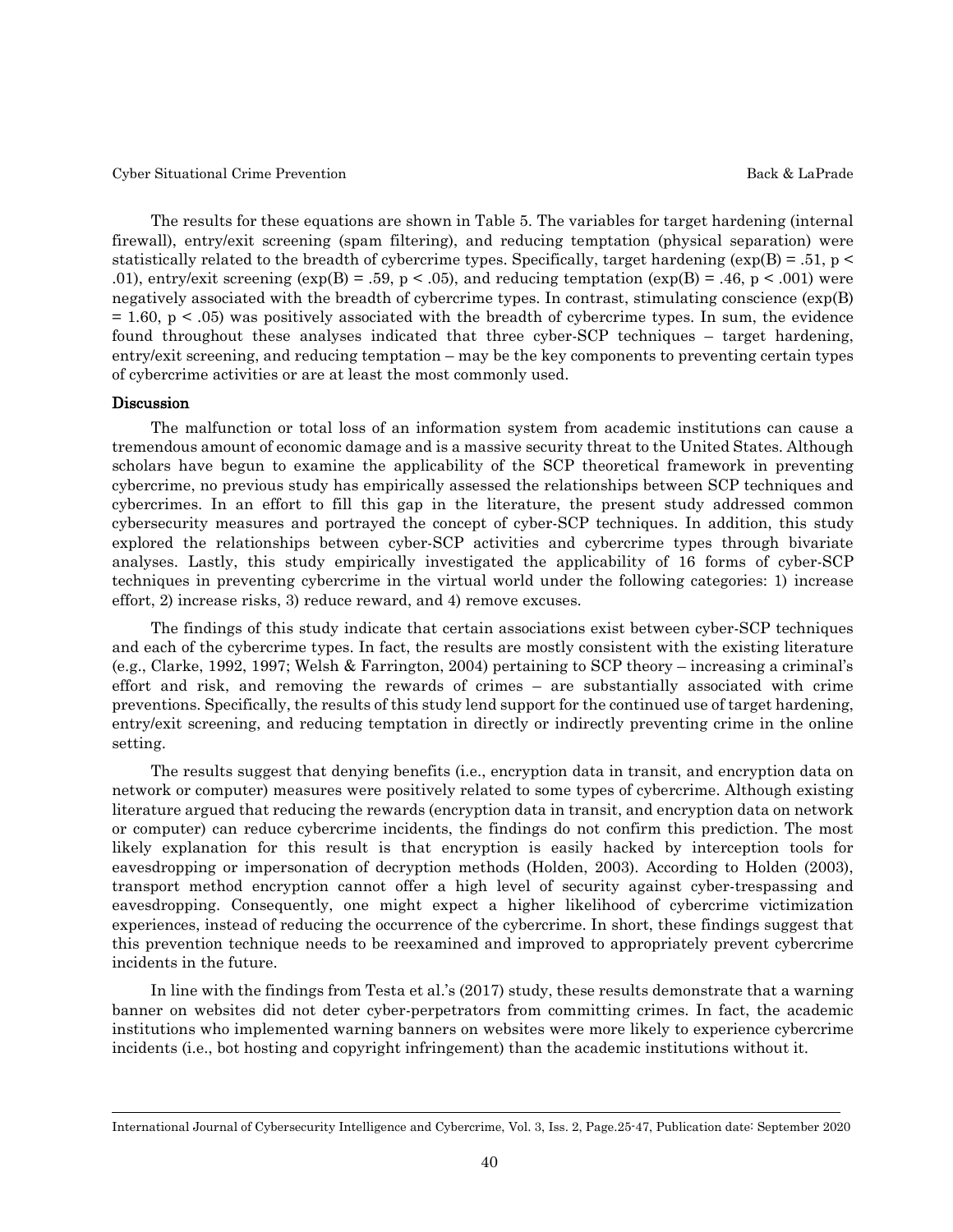The current study was not able to reveal exactly why cyber-perpetrators committed cybercrimes against the academic institutions despite the displaying of warning banners. However, based on the studies of Testa et al. (2017) and Pogarsky (2002), this study can provide a possible explanation. In this regard, cybercriminals who have a high criminal efficacy and strong level of confidence can easily evade detection; therefore, they increasingly commit cybercriminal activities to achieve their goals, despite seeing sanction signs (Testa et al., 2017). In a broad sense, future research should consider uncovering the exact mechanisms that drive cybercriminals to continue their criminal behaviors in the presence of sanctioned threats in order to appropriately apply stimulating conscience strategies to the digital realm as an effective opportunity-reducing technique.

#### Policy Implications

 With these thoughts in mind, it is important to discuss the policy implications of this study. Consistent with the application of SCP measures in physical environment, the continued use of (1) increasing the efforts (target hardening), (2) increasing the risks (entry/exit screening) of committing cybercrime, and (3) reducing the rewards (reducing temptation) can be effective ways to prevent cybercrime in online settings in higher education institutions. First, to increase the efforts of crime, target hardening techniques are represented as a feasible crime prevention strategy in most ordinary street crimes as well as cybercrimes (Crime analysis for problem solvers in 60 small steps, 2018). For example, target hardening (i.e., steering column locks) reduces burglary by making properties physically harder to break into. Likewise, firewall systems as a target hardening technique blocks access to the target or victim; thus, it can actively prevent cyber-intrusion and cyber-theft by making information systems and facilities among higher education institutions harder to penetrate. In other words, target hardening with firewall measures can lead cybercriminals to perceive crime opportunities (temptation) less attractive because the offender needs more effort to successfully break the law in the digital realm. Consequently, firewall systems provide strong digital guardianship; therefore, we must keep improving and executing this capstone of cybersecurity techniques for maximum efficacy in higher education institutions.

 Second, offenders tend to worry more about the risks of being arrested than about the results if they are caught (Crime analysis for problem solvers in 60 small steps, 2018); therefore, increasing the risks of being apprehended, especially with entry/exit screening technique, may be effective to deal with crime in both the physical and online settings. Metal detectors and screeners are regarded as effective entry/exit screening techniques in that it allows only certain individuals admittance to the physical property of an organization (Hinduja & Kooi, 2013). In online settings, entry/exit screening systems such as spam filtering and intrusion detection systems can help to enhance the risks of being apprehended for cybercriminals. To better enhance the existing entry/exit screening systems in higher education institutions, artificial intelligence technology can be considered with the existing cyber-entry/exit screening systems. This is because artificial intelligence can enforce real-time detection or filtering, and then it is able to send quick alerts to cybersecurity staff and US-CERT team members using an artificial neural network and knowledge-based intrusion detection and filtering. Along with self-learning capabilities, artificial neural networks and knowledge-based intrusion techniques can be utilized to quickly identify suspicious and malicious behavioral patterns in cyberspace (Vieira, Schulter, Westphall, & Westphall, 2010).

International Journal of Cybersecurity Intelligence and Cybercrime, Vol. 3, Iss. 2, Page.25-47, Publication date: September 2020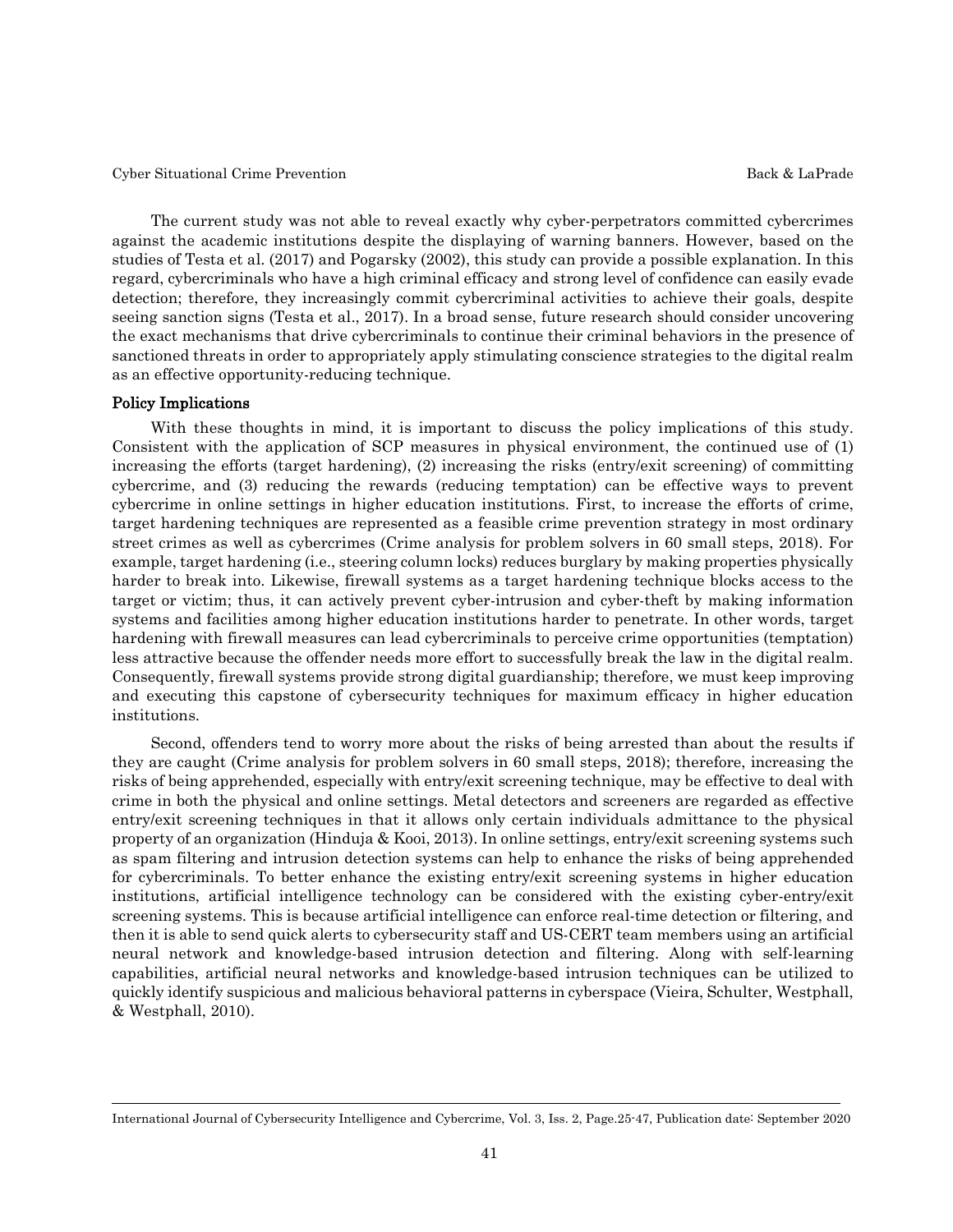In short, as explained above, increasing the risk of arrest can discourage cyber-perpetrators to commit cybercrime against higher education institutions since the cybercriminals will feel afraid of being caught via cutting-edge entry/exit screening systems. Thus, we can prudently pursue the application of artificial intelligence to improve the existing cybersecurity systems in order to effectively combat cyberattacks.

 Third, offenders are always seeking the rewards of crimes; hence, if they do not see any benefit themselves by their crimes, they are less likely to commit crimes. To prevent street crimes, law enforcement officials advise people to hide their valuable assets so that criminals cannot see their properties as targets. Similar to crime prevention strategies for street crimes, removing temptation techniques (i.e., physical separation) for critical information and facilities in higher education institutions, might decrease the opportunities of perpetrators accessing these assets simply because they are not aware of whether or not valuable properties exist. Therefore, cybercrime can be discouraged when a potential offender does not perceive a situation as a criminal opportunity (the rewards of crimes) because they cannot see any attractive targets (values) through physical separation of critical information and facilities in higher education institutions.

 In sum, the present study explores the applicability of ideas – cyber-SCP techniques – drawn from situation crime prevention theory to cybercrime. It is important to note that these policy implications will be both theoretical and practical benefits to create future cybercrime prevention strategies. Theoretically, research on criminal opportunities can lead to a better understanding of how and why cybercrime occur in particular cyber-environments. On the practical side, it can lead to a new approach of situational crime prevention to the cybercrime control. Particularly, this study provides further direction for cybercrime prevention strategies along with increasing the efforts, increasing the risks, and reducing the rewards of crimes.

#### Limitations

 One of the issues that this study was not able to accurately explore was whether the experiences of cybercrime occurred before or after cyber-SCP techniques were implemented. The analysis could not establish correct temporal ordering – cybercrimes could have occurred before implementing cyber-SCP techniques among higher education institutions. This is because the analyses in this study were based on cross-sectional data collected at one point in time. To overcome this issue, future research should use longitudinal data to empirically examine the instantaneous and lagged relationship between cyber-SCP activities and the breadth of cybercrime incidents. Also, since this study utilized a small sample size data set (12 percent response rate), it is difficult to draw inferences about the generalizability of the findings. Furthermore, this data comes from 2005 – 2006 making the age of the data another limitation to this study. As a consequence, researchers should consider replicating this study in other academic institutions, as well as in the public and private sectors, so that more recent data and larger sample sizes can be explored. Nonetheless, the current study provides a valuable framework in which scholars, policy makers, and practitioners can apply cyber-SCP strategies to cybercrime prevention.

#### Conclusion

 The present study explored and identified relationships between cyber-SCP techniques and several types of cybercrime. Furthermore, this study provides initial evidence that a diverse collection of cyber-SCP techniques might be effective in minimizing various types of cybercrime.

International Journal of Cybersecurity Intelligence and Cybercrime, Vol. 3, Iss. 2, Page.25-47, Publication date: September 2020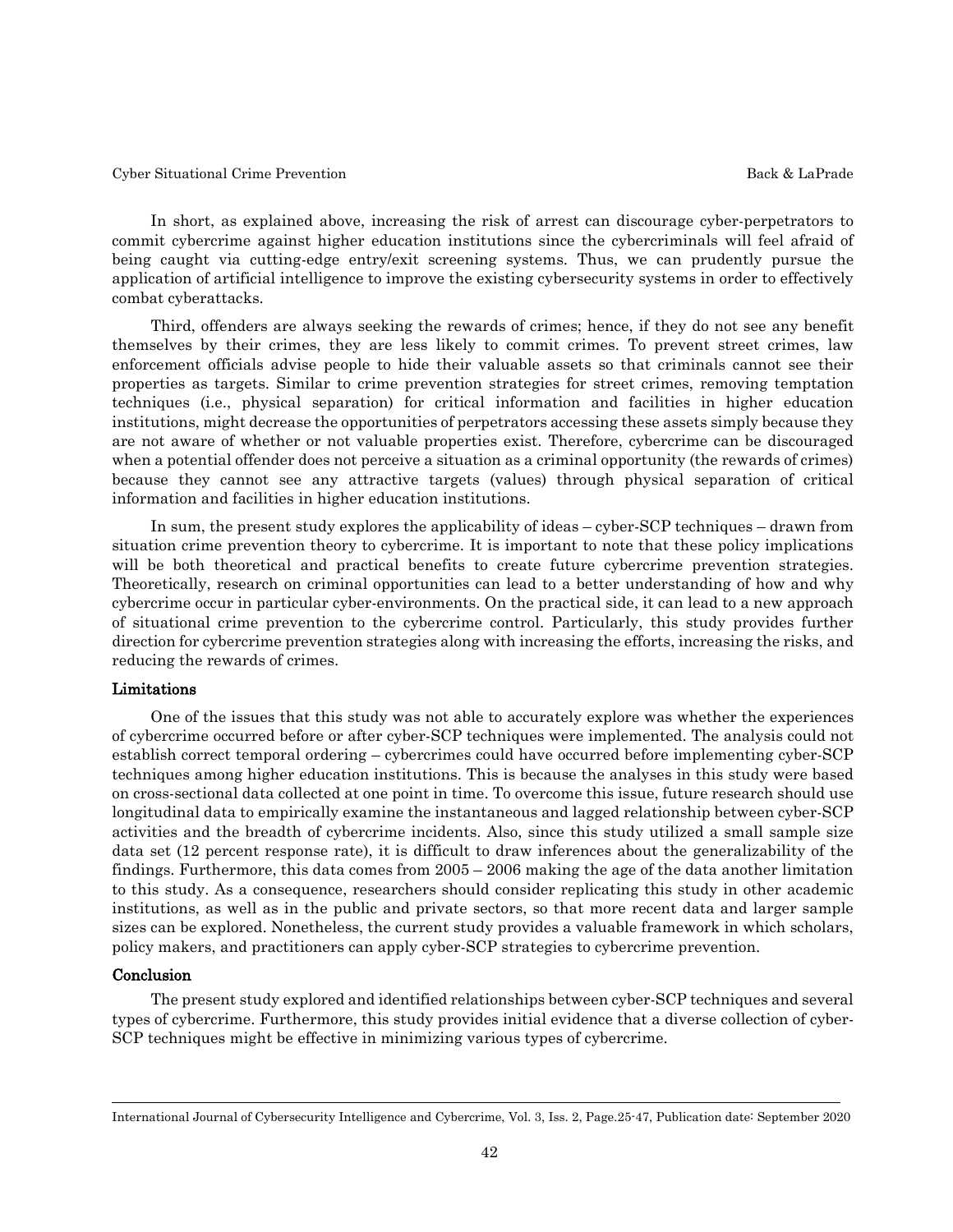Most importantly, one of the major contributions of the present study is extending the focus of empirical applications of situational crime prevention techniques to criminal activities in the cyber world. This study demonstrated how situational crime prevention techniques might help stakeholders refine prevention efforts in cyber environments, which facilitate cybercrime through opportunityreducing measures. Thus, consistent with previous research (e.g., Cornish & Clarke, 2003; Clarke, 1992, 1995, 1997; Guerette & Bowers, 2009; Shariati & Guerette, 2017), this study highlights the importance of SCP in preventing cybercrime and suggests the potential value of new scholarship in this emerging field.

#### Declaration of Interest Statement

The authors declare that they have no conflicts of interest.

#### References

Akers, R. L. (2013). *Criminological theories: Introduction and evaluation*. New York, NY: Routledge.

- Beebe, N. L., & Rao, V. S. (2005, December). Using situational crime prevention theory to explain the effectiveness of information systems security. In *Proceedings of the 2005 SoftWars Conference, Las Vegas, NV* (pp. 1-18).
- Bossler, A. M., & Holt, T. J. (2009). On-line activities, guardianship, and malware infection: An examination of routine activities theory. *International Journal of Cyber Criminology*, *3*(1), 400- 420.
- Brantingham, P. L., & Brantingham, P. J. (1993). Nodes, paths and edges: Considerations on the complexity of crime and the physical environment. *Journal of Environmental Psychology*, *13*(1), 3- 28.
- Brantingham, P., & Brantingham, P. (1995). Criminality of place. *European Journal on Criminal Policy and Research*, *3*(3), 5-26.
- Casey, E., Blitz, A., & Steuart, C. (2004). Digital evidence and computer crime. London: Academic Press.
- Choi, K. S. (2008). Computer crime victimization and integrated theory: An empirical assessment. *International Journal of Cyber Criminology, 2*(1), 308-333.
- Choi, K. S. (2015). *Cybercriminology and digital investigation.* El Paso, TX: LFB Scholarly Publishing.
- Clarke, R. V. (1980). "Situational" crime prevention: Theory and practice. *The British Journal of Criminology*, *20*(2), 136-147.
- Clarke, R. V. (1983). Situational crime prevention: Its theoretical basis and practical scope. *Crime and Justice*, *4*, 225-256.
- Clarke, R. V. (1995). Situational crime prevention. *Crime and Justice, 19,* 91-150.

International Journal of Cybersecurity Intelligence and Cybercrime, Vol. 3, Iss. 2, Page.25-47, Publication date: September 2020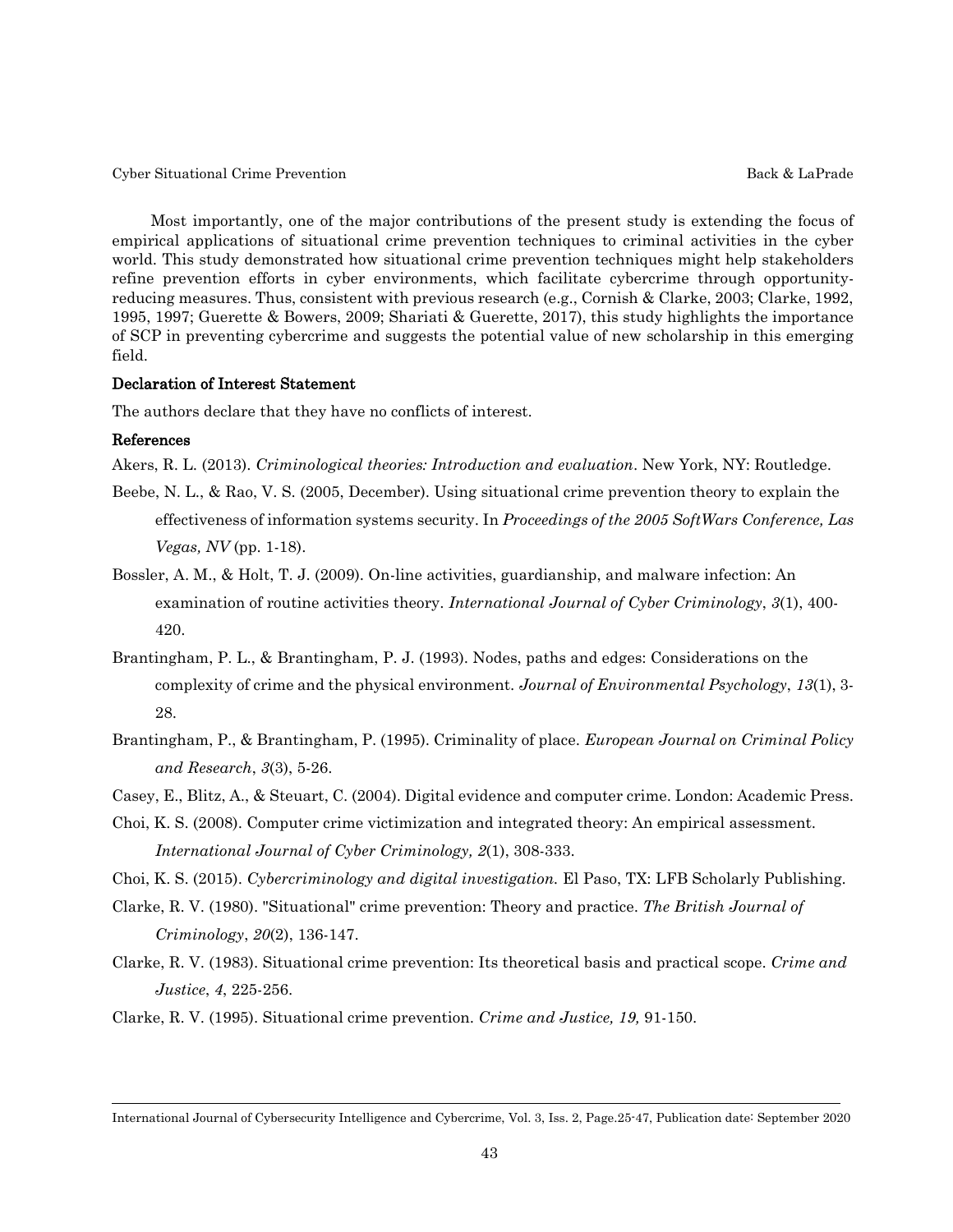- Clarke, R. V. (1997). A revised classification of situational crime prevention techniques. *Crime Prevention at a Crossroads.* Cincinnati. OH: Anderson.
- Clarke, R.V. & Homel, R. (1997). A revised classification of situational crime prevention techniques. In: Lab, S.P., ed. Crime prevention at the crossroads (pp. 17-27). Cincinnati, OH: Anderson
- Cohen, L. E., & Felson, M. (1979). Social change and crime rate trends: A routine activity approach. *American Sociological Review*, 44, 588-608
- Cohn, C. (2015, July 8). Cyber attack on U.S. power grid could cost economy \$1 trillion: report. *Reuters*. Retrieved from http://www.reuters.com/article/us-cyberattack-power-survey idUSKCN0PI0XS20150708
- Cornish, D. B., & Clarke, R. V. (2003). Opportunities, precipitators and criminal decisions: A reply to Wortley's critique of situational crime prevention. *Crime Prevention Studies, 16,* 41-96.
- Cornish, D. B., & Clarke, R. V. (2014). *The reasoning criminal: Rational choice perspectives on offending*. London: Transaction Publishers.
- Coxe, S., West, S.G. & Aiken, S.L. (2009) The analysis of count data: A gentle introduction to Poisson regression and its alternatives. *Journal of Personality Assessment, 9*(2), 121-136.
- Crime analysis for problem solvers in 60 small steps. (2018). In *Center for Problem-Oriented Policing*. Retrieved June 28, 2018, from<http://www.popcenter.org/learning/60steps/index.cfm?stepNum=39>
- Eck, J. E., & Weisburd, D. L. (2015). Crime places in crime theory. In J. E. Eck & D. L. Weisburd (Ed.), *Crime and place,* (pp. 1-33). Monsey, NY: Criminal Justice Press.
- Felson, M. (2017). Linking criminal choices, routine activities, informal control, and criminal outcomes. In D. B. Cornish & R. V. Clarke (Ed.), *The reasoning criminal: Rational choice perspectives on offending* (pp. 119-128). New Brunswick, NJ: Routledge.
- Felson, M., & Clarke, R. V. (1998). Opportunity Makes the Thief: Practical Theory for Crime Prevention. *Home Office Police Research Series, 98*, 1-36.
- Ferrari, E. (Ed.). (2005). *Web and information security*. IGI Global.
- Gini, G., Card, N. A., & Pozzoli, T. (2018). A meta-analysis of the differential relations of traditional and cyber‐victimization with internalizing problems. *Aggressive Behavior*, *44*(2), 185-198.
- Guerette, R. T., & Bowers, K. J. (2009). Assessing the extent of crime displacement and diffusion of benefits: A review of situational crime prevention evaluations. *Criminology*, *47*(4), 1331- 1368.
- Hinduja, S., & Kooi, B. (2013). Curtailing cyber and information security vulnerabilities through situational crime prevention. *Security Journal*, *26*(4), 383-402.

International Journal of Cybersecurity Intelligence and Cybercrime, Vol. 3, Iss. 2, Page.25-47, Publication date: September 2020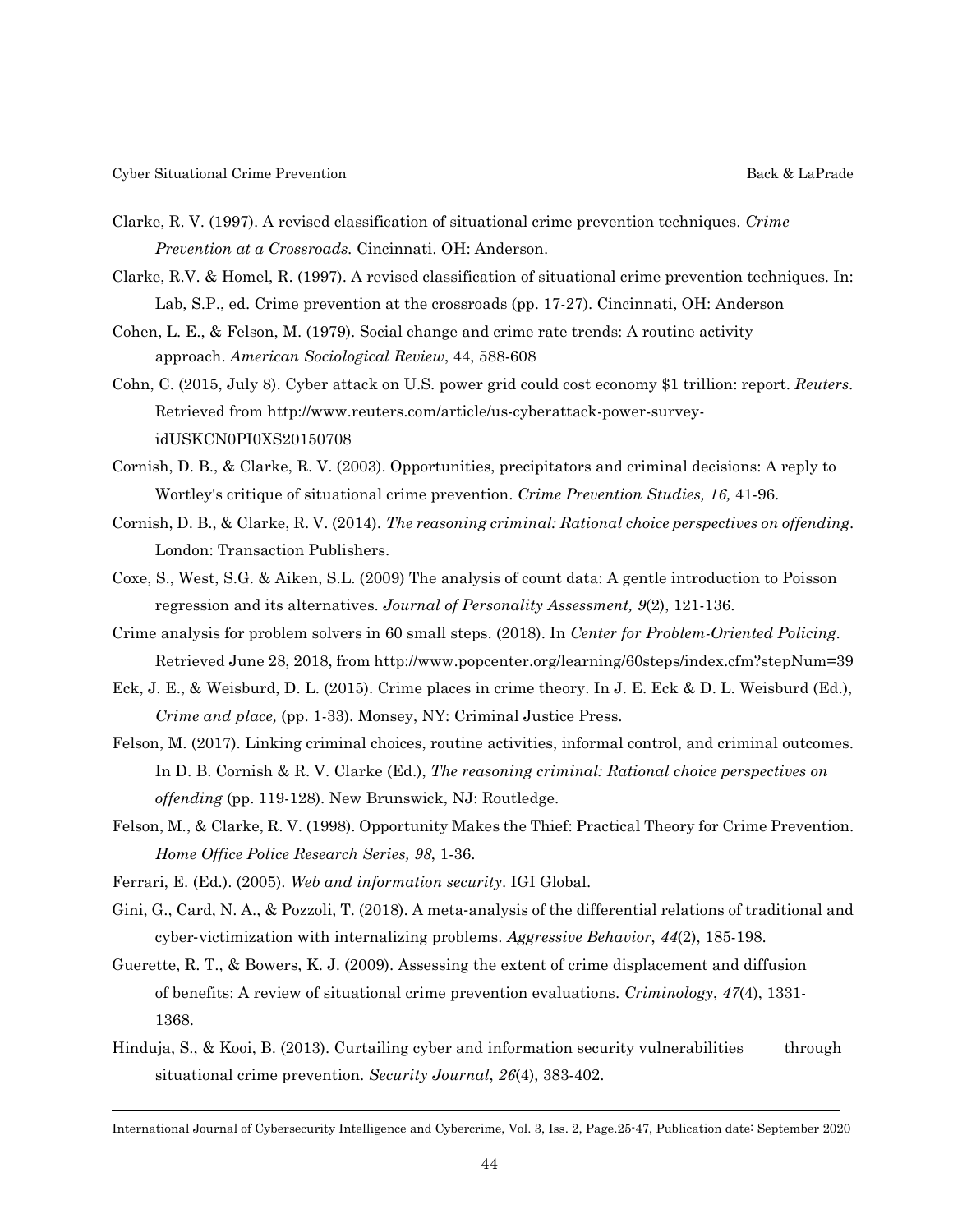Holden, G. (2003). *Guide to network defense and countermeasures*. Boston, MA: Course Technology Press.

- Holt, T. J., Burruss, G. W., & Bossler, A. (2015). *Policing cybercrime and cyberterror*. Durham, NC: Carolina Academic Press.
- Leukfeldt, E. R., & Yar, M. (2016). Applying routine activity theory to cybercrime: A theoretical and empirical analysis. *Deviant Behavior*, *37*(3), 263-280.
- Lewis, J. A. (2006). Cybersecurity and critical infrastructure protection. *Center for Strategic and International Studies*.
- Marcum, C. D., Higgins, G. E., & Ricketts, M. L. (2010). Potential factors of online victimization of youth: An examination of adolescent online behaviors utilizing routine activity theory. *Deviant Behavior*, *31*(5), 381-410.
- Pogarsky, G. (2002). Identifying "deterrable" offenders: Implications for research on deterrence. *Justice Quarterly*, *19*(3), 431-452.
- Reyns, B. W. (2010). A situational crime prevention approach to cyberstalking victimization: Preventive tactics for Internet users and online place managers. *Crime Prevention and Community Safety, 12*(2), 99-118.
- Schneider, S. (2014). *Crime prevention: Theory and practice*. Boca Raton, FL: CRC Press.
- Shariati, A., & Guerette, R. T. (2017). Situational Crime Prevention. In B. Teasdale & M.S. Bradley (Eds.) *Preventing Crime and Violence* (pp. 261-268). Cham, Switzerland: Springer.
- Skopik, F., Bleier, T., & Fiedler, R. (2012). Information management and sharing for national cyber situational awareness. In H. Reimer, N. Pohlmann, & W. Schneider (Eds.) *ISSE 2012 Securing Electronic Business Processes* (pp. 217-227). Wiesbaden, Germany: Springer Vieweg.
- Smith, M. J., & Clarke, R. V. (2012). Situational crime prevention: Classifying techniques using "good enough" theory. In D. Farrington & B.C. Welsh (Eds.) *The Oxford Handbook of Crime Prevention* (pp. 291-315). Oxford, England: Oxford University Press.
- Stallings, W. (2003). *Cryptography and network security: principles and practice*. New Dehli, India: Pearson Education India.
- State-sponsored cyber theft (2018, March 23). In The United States Department of Justice. Retrieved April 7, 2018, from [https://www.fbi.gov/news/stories/nine-iranians-charged-in-hacking](https://www.fbi.gov/news/stories/nine-iranians-charged-in-hacking-) scheme-032318.

International Journal of Cybersecurity Intelligence and Cybercrime, Vol. 3, Iss. 2, Page.25-47, Publication date: September 2020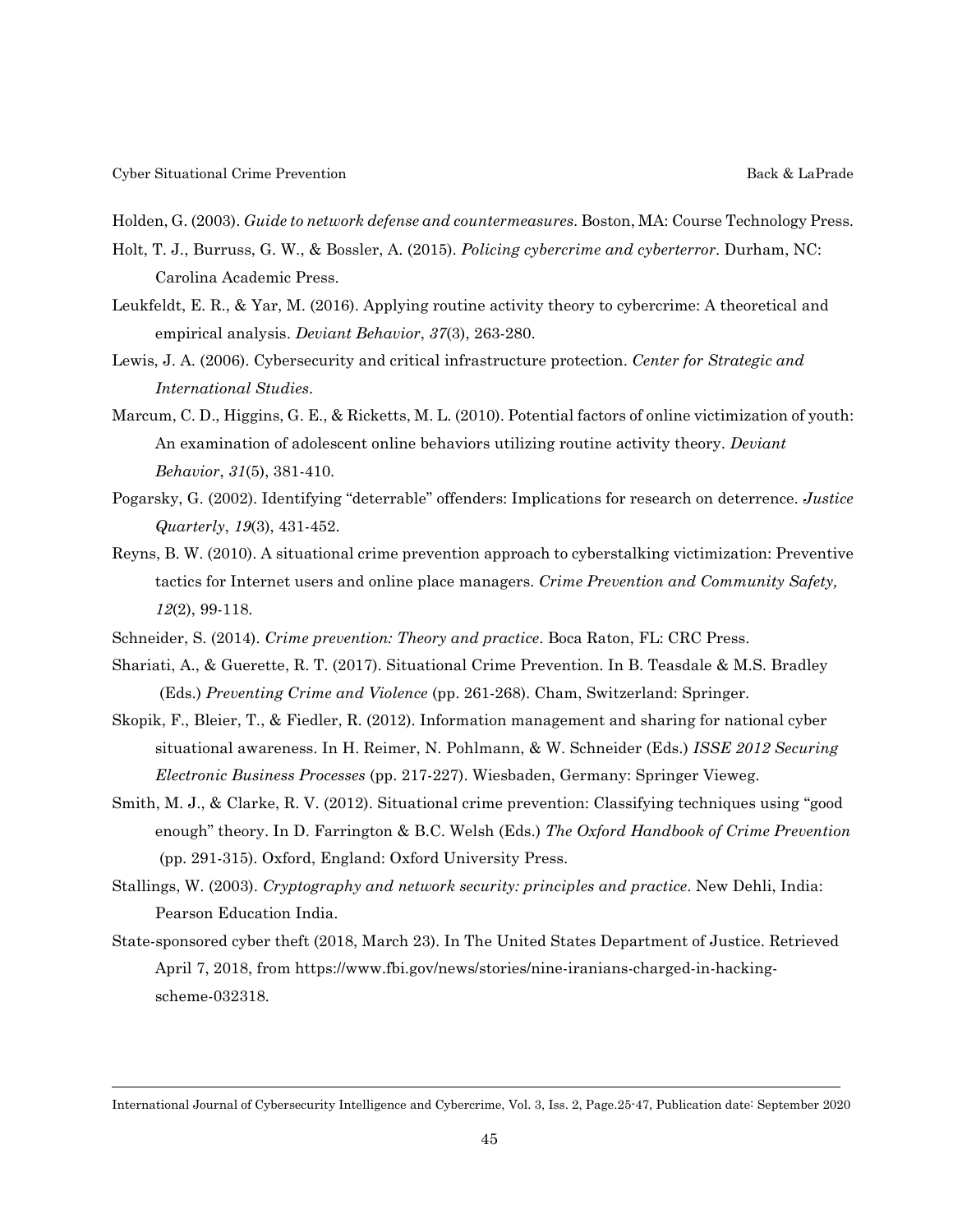- Ten, C. W., Manimaran, G., & Liu, C. C. (2010). Cybersecurity for critical infrastructures: Attack and defense modeling. *IEEE Transactions on Systems, Man, and Cybernetics-Part A: Systems and Humans*, *40*(4), 853-865.
- Testa, A., Maimon, D., Sobesto, B., & Cukier, M. (2017). Illegal roaming and file manipulation on target computers. *Criminology & Public Policy*, *16*(3), 689-726.
- Thomas, D., & Loader, B. D. (2000). *Cybercrime. Law enforcement, security and surveillance in the Information Age.* London: Routledge.
- Vieira, K., Schulter, A., Westphall, C., & Westphall, C. (2010). Intrusion detection for grid and cloud computing. *IT Professional*, *12*(4), 38-43.
- Welsh, B. C., & Farrington, D. P. (2004). Surveillance for crime prevention in public space: Results and policy choices in Britain and America. *Criminology & Public Policy*, *3*(3), 497-526.
- Williams, F. P. (2009). *Statistical concepts for criminal justice and criminology*. Upper Saddle River, NJ: Pearson Prentice Hall.
- Willison, R. (2000). Understanding and addressing criminal opportunity: the application of situational crime prevention to IS security. *Journal of Financial Crime*, 7(3), 201-210.
- Willison, R. (2006). Understanding the perpetration of employee computer crime in the organizational context. *Information and Organization*, 16(4), 304-324.
- Wilsem, J. V. (2011). 'Bought it, but never got it's assessing risk factors for online consumer fraud victimization. *European Sociological Review*, 29(2), 168-178.
- Wilsem, J. V. (2013). Hacking and harassment—Do they have something in common? Comparing risk factors for online victimization. *Journal of Contemporary Criminal Justice*, 29(4), 437-453.
- Wortley, R. (2001). A classification of techniques for controlling situational precipitators of crime. *Security Journal*, *14*(4), 63-82.
- Wright, M. F., & Li, Y. (2013). The association between cyber victimization and subsequent cyber aggression: The moderating effect of peer rejection. *Journal of Youth and Adolescence*, *42*(5), 662- 674.

International Journal of Cybersecurity Intelligence and Cybercrime, Vol. 3, Iss. 2, Page.25-47, Publication date: September 2020